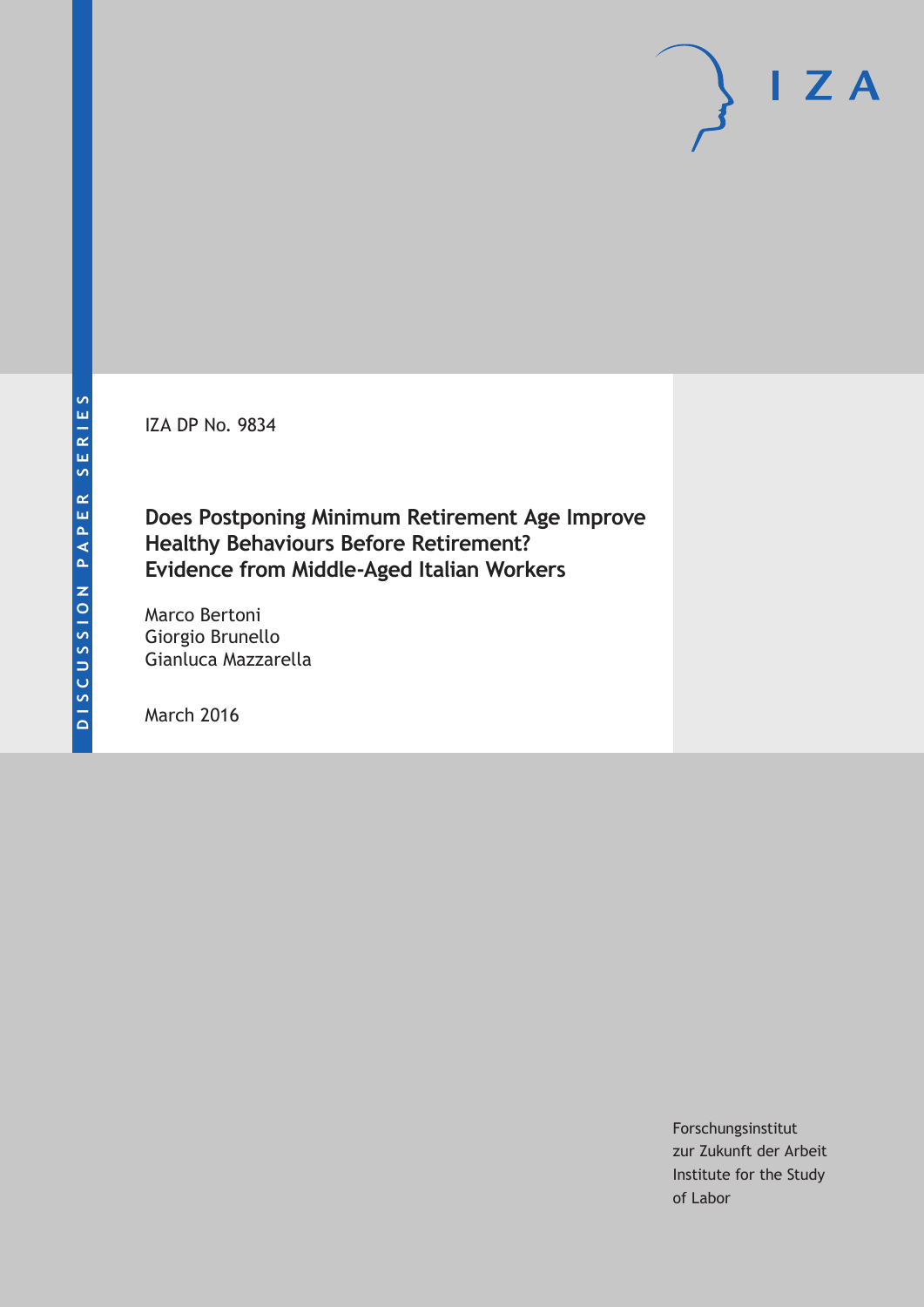# **Does Postponing Minimum Retirement Age Improve Healthy Behaviours Before Retirement? Evidence from Middle-Aged Italian Workers**

## **Marco Bertoni**

*University of Padova* 

## **Giorgio Brunello**

*University of Padova and IZA* 

## **Gianluca Mazzarella**

*University of Padova*

## Discussion Paper No. 9834 March 2016

IZA

P.O. Box 7240 53072 Bonn Germany

Phone: +49-228-3894-0 Fax: +49-228-3894-180 E-mail: iza@iza.org

Any opinions expressed here are those of the author(s) and not those of IZA. Research published in this series may include views on policy, but the institute itself takes no institutional policy positions. The IZA research network is committed to the IZA Guiding Principles of Research Integrity.

The Institute for the Study of Labor (IZA) in Bonn is a local and virtual international research center and a place of communication between science, politics and business. IZA is an independent nonprofit organization supported by Deutsche Post Foundation. The center is associated with the University of Bonn and offers a stimulating research environment through its international network, workshops and conferences, data service, project support, research visits and doctoral program. IZA engages in (i) original and internationally competitive research in all fields of labor economics, (ii) development of policy concepts, and (iii) dissemination of research results and concepts to the interested public.

IZA Discussion Papers often represent preliminary work and are circulated to encourage discussion. Citation of such a paper should account for its provisional character. A revised version may be available directly from the author.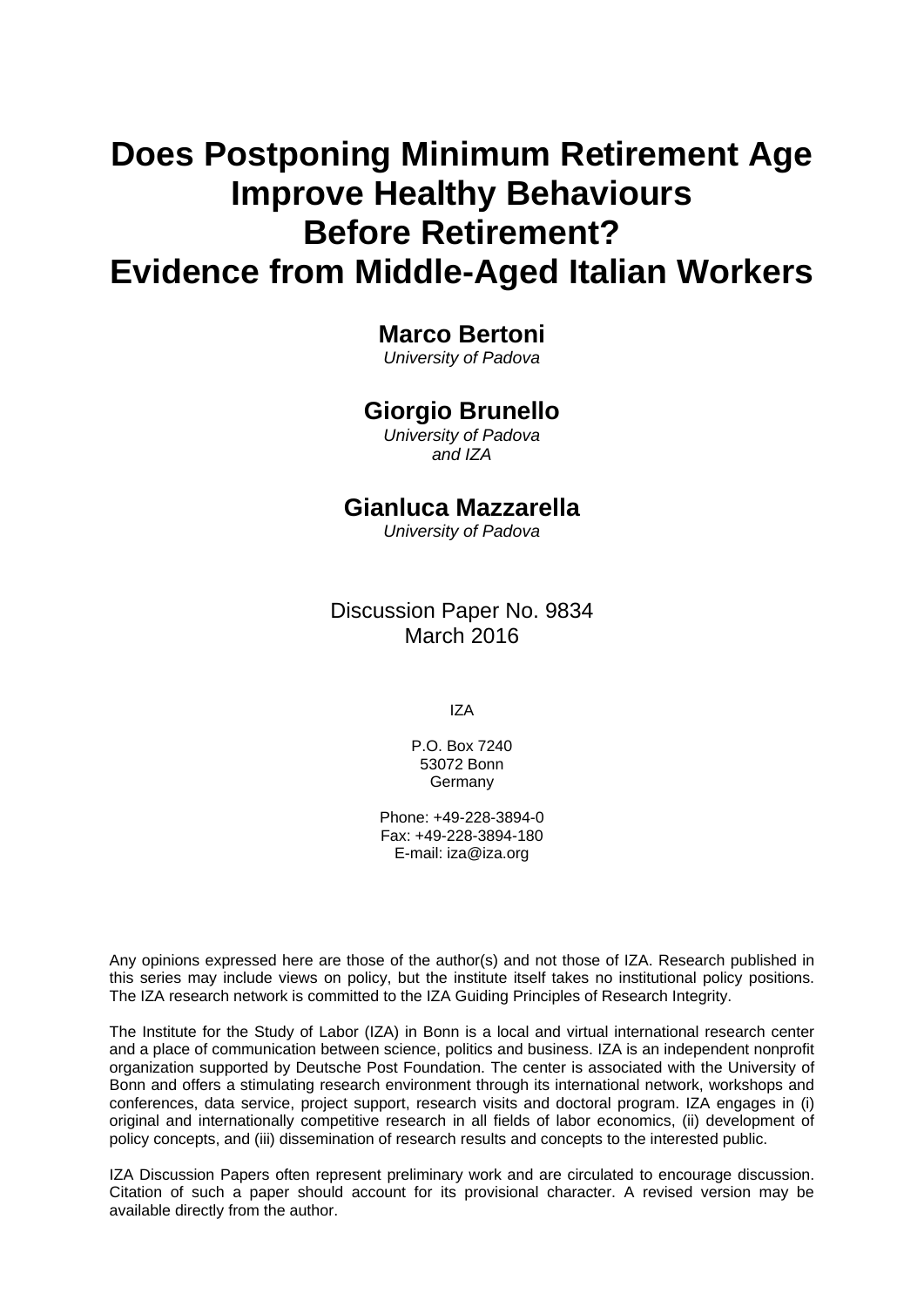IZA Discussion Paper No. 9834 March 2016

## **ABSTRACT**

## **Does Postponing Minimum Retirement Age Improve Healthy Behaviours Before Retirement? Evidence from Middle-Aged Italian Workers\***

By increasing the residual working horizon of employed individuals, pension reforms that raise minimum retirement age are likely to affect the returns to investments in healthpromoting behaviours before retirement, with consequences for individual health. Using the exogenous variation in minimum retirement age induced by a sequence of Italian pension reforms during the 1990s and 2000s, we show that Italian males aged 40 to 49 reacted to the longer time to retirement by raising regular exercise and by reducing smoking and regular alcohol consumption. Dietary habits were also affected, with positive consequences on obesity and self-reported satisfaction with health.

JEL Classification: H55, I12, J26

Keywords: retirement, working horizon, healthy behaviours, pension reforms

Corresponding author:

 $\overline{a}$ 

Marco Bertoni Department of Economics and Management "Marco Fanno" University of Padova Via del Santo 33 35123 Padova Italy E-mail: marco.bertoni@unipd.it

<sup>\*</sup> We thank Martina Celidoni, Michele De Nadai, Jan Marcus, Giacomo Pasini, Lorenzo Rocco, Adriana Topo, Elisabetta Trevisan, Guglielmo Weber, Felix Weinhardt, Francesca Zantomio and the audiences at seminars in Berlin, Padova and Venice for comments and suggestions. Marco Bertoni and Giorgio Brunello gratefully acknowledge financial support from the POPA\_EHR project at the University of Padova. The usual disclaimer applies.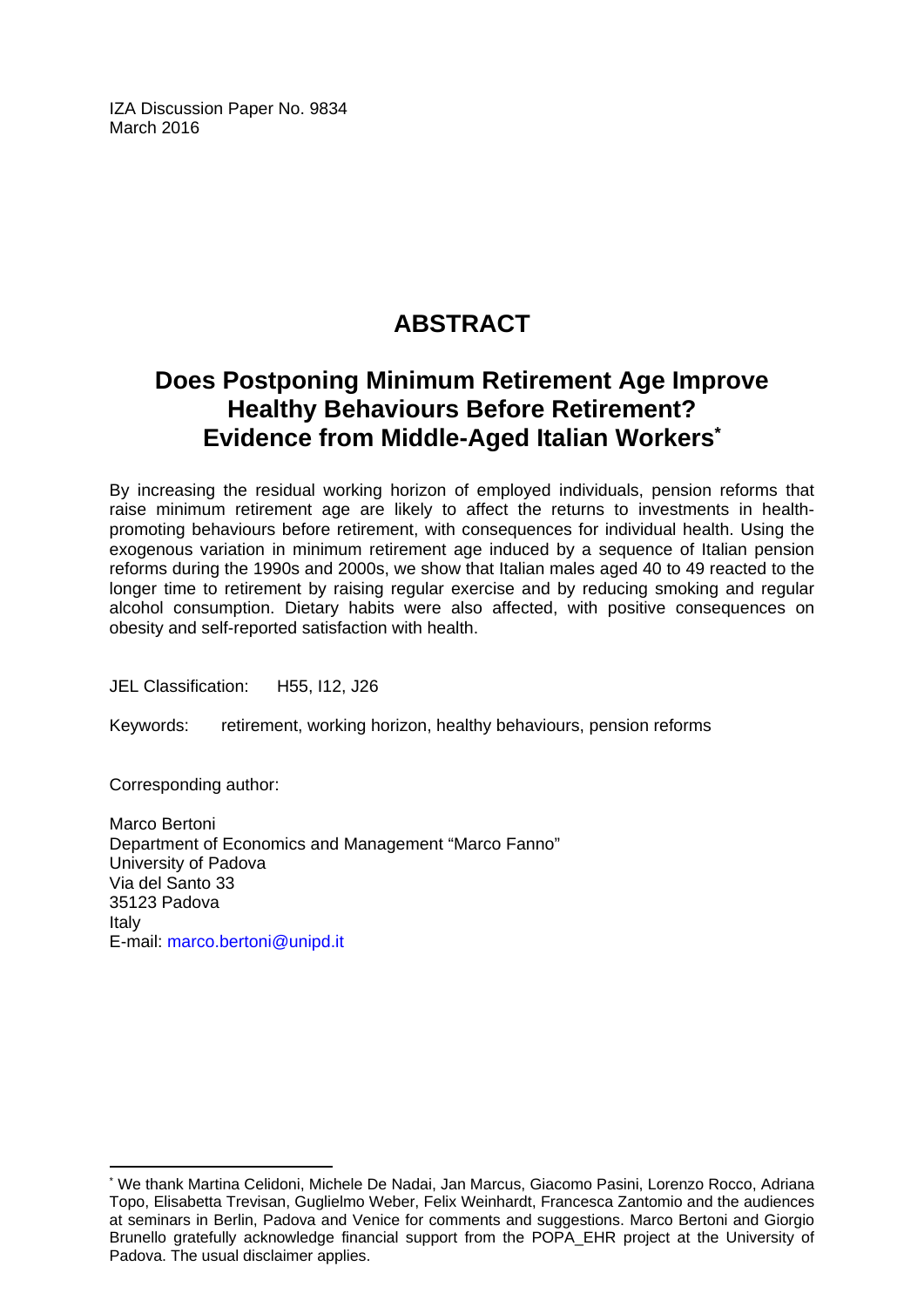#### **Introduction**

There is substantial research in health economics exploring the causal effects of retirement on individual health and health behaviours. This literature consistently reports that the transition into retirement has positive short-term effects both on self-reported health and on indices of physical health. Recent evidence includes Insler, 2014, for the U.S., Coe and Zamarro, 2011, and Eibich, 2015, for Europe and Zhao et al., 2013, for Japan. Some studies emphasize the positive changes in health-promoting behaviours – such as additional physical exercise and reductions in drinking and smoking – when explaining the positive effects of retirement on overall health (Celidoni and Rebba, 2015, and Kaempfen and Maurer,  $2016$ ).<sup>1</sup> These positive effects, however, may be short-lived and disappear with time (the so-called 'honeymoon effect' of retirement). $^{2}$ 

The causal impact of retirement on health is typically identified using the exogenous variation provided by changes in the eligibility conditions for early or full retirement, that affect retirement patterns without having a direct impact on health (see Coe and Zamarro, 2011). These changes, however, affect not only the individuals who are close to eligibility, but also younger individuals, and in particular those who – in the absence of constraints – would choose an optimal retirement age that falls below the minimum required by retirement rules. Therefore, optimal health behaviours may change even before retirement.

Compared to the growing evidence on the impact of retirement on health, less is known on the effects of a longer working horizon on individual behaviours before retirement, and what

<sup>&</sup>lt;sup>1</sup> Conversely, Godard, 2016, finds that the retirement transition has a positive effect on the incidence of obesity among European workers. This effect is particularly pronounced among those who were employed in blue-collar and physically demanding jobs. The studies on the effects of retirement on cognition generally find negative effects (see Rohwedder and Willis, 2010, Adams et al., 2012, Mazzonna and Peracchi, 2012, and Celidoni et al., 2013). The evidence is less clear-cut for mental health (see Charles, 2004, Börsch-Supan and Jürges, 2009, Johnston and Lee, 2009, Clark and Fawaz, 2009, Bonsang and Klein, 2012, Bertoni and Brunello, 2014, and Fonseca et al., 2015).

 $2$  For instance, Mazzonna and Peracchi, 2014, and Bertoni et al., 2015, estimate that - given age - a longer time spent in retirement has a negative effect on an index of overall physical health and on muscle strength, a robust predictor of disability, cardiovascular diseases and mortality.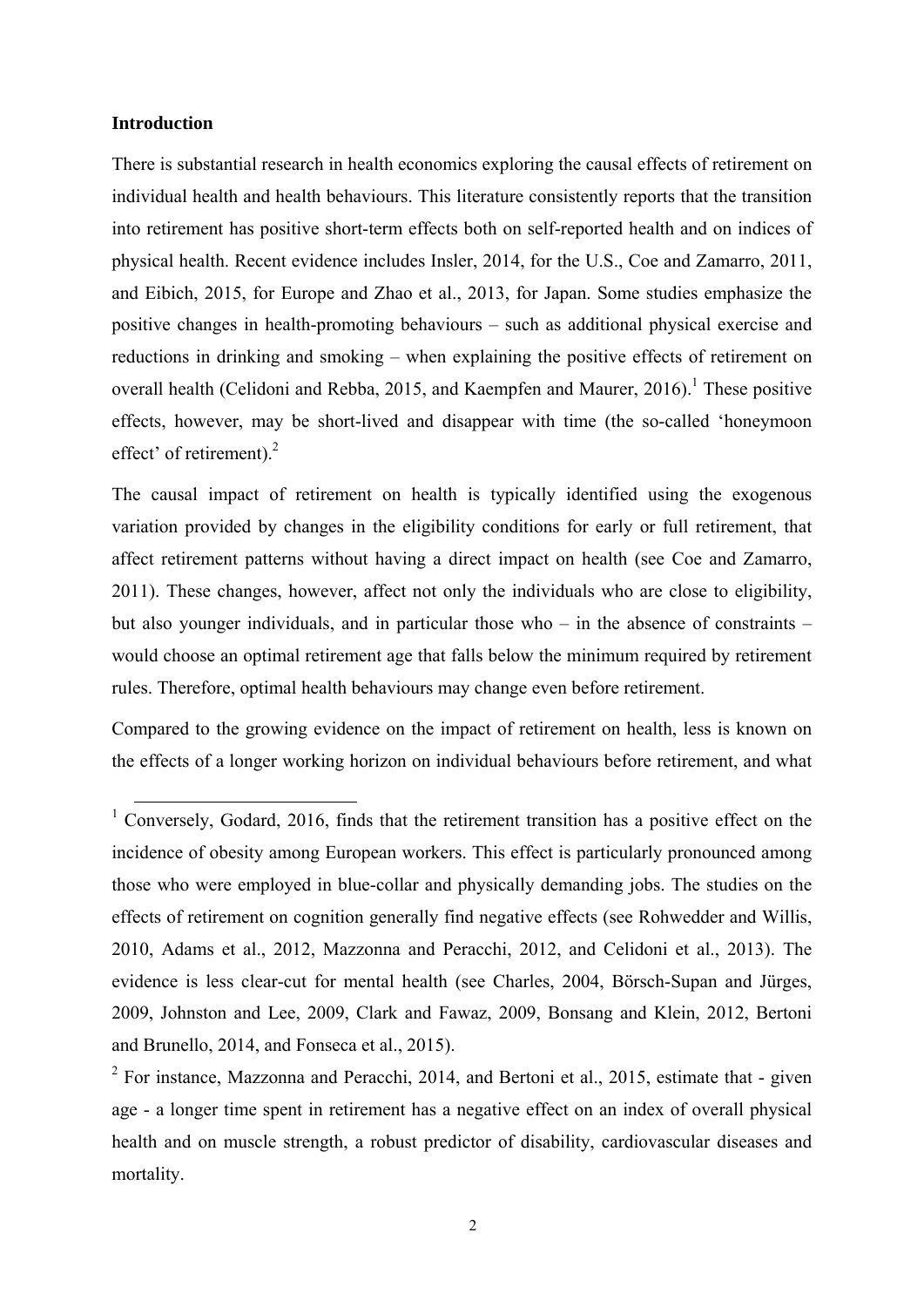is known does not include health-promoting behaviours. Hairault et al., 2010, for instance, shows that French workers exposed to an exogenous increase in their expected retirement age increase job search effort. They explain this finding by showing that the economic returns to jobs depend on their expected duration, which increases with retirement age. Following a similar argument, Montizaan et al., 2010, and Brunello and Comi, 2015, use Dutch and Italian data and show that policies that increase the residual working horizon have positive consequences on training participation by active older workers.<sup>3</sup> In a study especially close to ours, De Grip et al., 2012, find that a Dutch reform reducing pension rights and postponing the minimum retirement age of public sector workers has reduced their mental health.

In this paper, we use data on several cohorts of middle aged Italian working men during the period 1997 to 2011 to study the impact of changes in minimum retirement age – induced by reforms affecting eligibility conditions – on health-promoting behaviours before retirement. By considering only male workers aged 40 to 49, we focus on individuals who are generally not eligible for retirement and at the same time are not too far from it. Changes in healthpromoting behaviours affect health. Health before retirement is likely to be higher among middle aged men if better health increases the net utility gains associated to a longer working horizon. For instance, if earnings and employment in the additional period before retirement depend on health, affected individuals have an incentive to keep fit so as to reap these benefits.

Italy provides an interesting setup for the issue at hand, because of the sequence of pension reforms that occurred during the period under study (see e.g. Angelini et al., 2009). Even before these reforms, eligibility for early retirement required in most cases that social security contributions be paid for at least 35 years. The sequence of reforms progressively tightened eligibility requirements in terms of both age and accrued years of contributions, thereby

<sup>&</sup>lt;sup>3</sup> Montizaan and Vendrik, 2014, find that the same policies negatively affected job satisfaction of treated Dutch workers. A longer working horizon may also have intergenerational consequences on the children of potential retirees. Manacorda and Moretti, 2006, find negative effects of a longer parental working horizon (and thus higher parental income) on the nest-leaving decisions of Italian youngsters. Battistin, et al., 2014, find that policies raising the retirement age have negatively affected the supply of informal childcare provided by Italian grandparents, thereby reducing the number of grandchildren.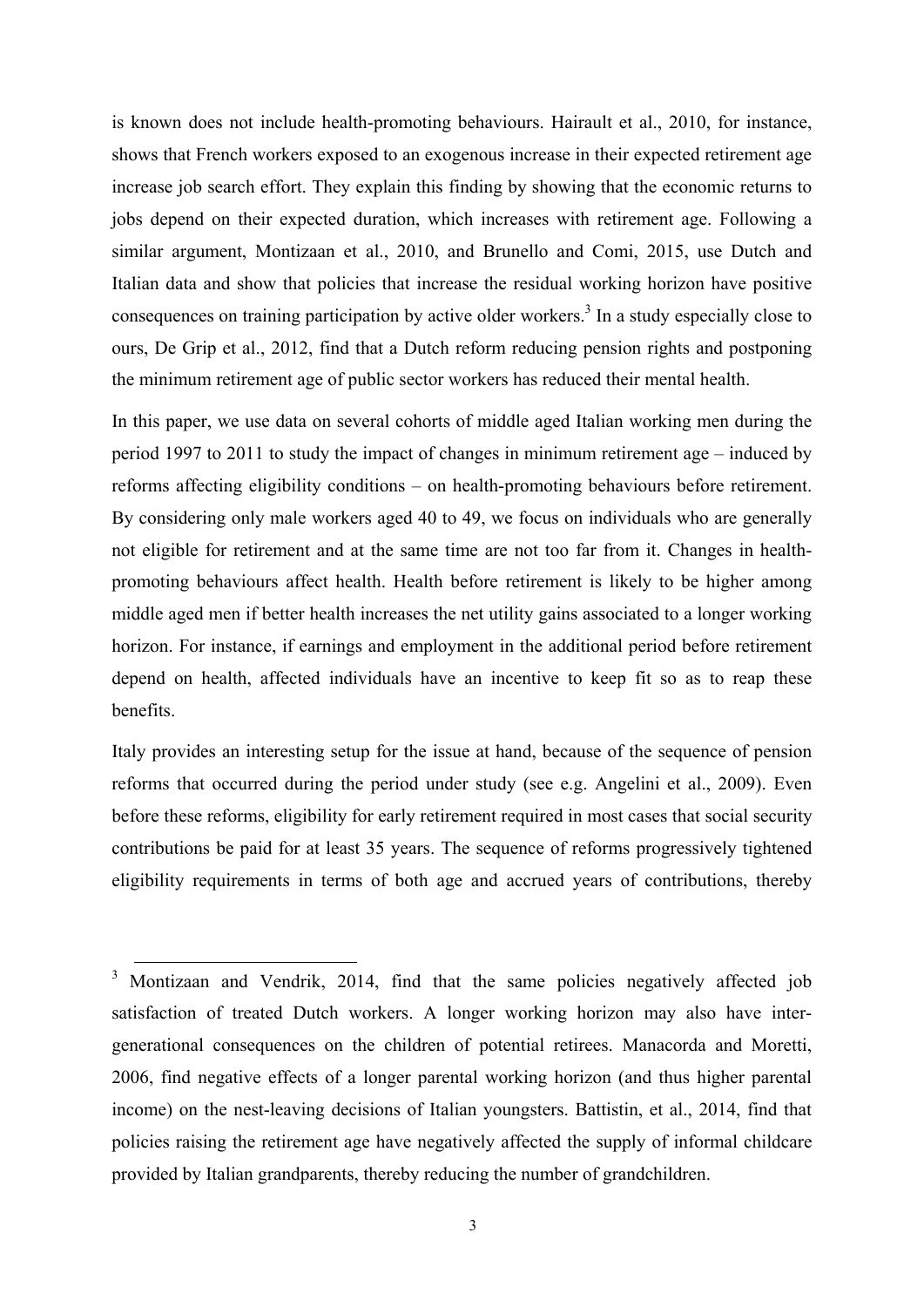generating exogenous variation in the expected minimum retirement age for comparable workers observed in different years – when different retirement laws were in place.

We study the effects of changes in minimum retirement age on health-promoting behaviours, including regular exercise, refraining from smoking and drinking alcohol regularly, and dietary habits such as refraining from eating red meat or imbibing soft drinks at least once a day, and eating fruit or vegetables at least once a day. We also consider the effects on the body mass index.<sup>4</sup>

Our empirical approach relies on instrumental variables. In Italy, the minimum time to retirement combines age requirements – that are clearly exogenous – and requirements on the years of paid social security contributions, that depend on individual careers and are likely to be endogenous, because negative health shocks affect both health behaviours and working careers. We instrument minimum *actual* years to retirement, computed using information on the actual years of paid contributions, with minimum *potential* years to retirement – obtained by replacing the number of years of paid social security contributions with potential experience – measured as age minus school leaving age, a pre-determined variable in our setup. Conditional on age-by-school leaving age dummies, sector dummies and non-linear trends in birth cohort, the only remaining source of variation in the instrument is generated by the different retirement rules in place in different years – which are exogenous to individual choices.

We find that a one-year increase in minimum actual years to retirement increases the likelihood of exercising regularly by 3.28 percentage points (equivalent to 15.74 percent of the mean value of the outcome in the full sample) and the likelihood of refraining from smoking and drinking regularly by 3.22 and 2.50 percentage points (equivalent respectively to 4.88 and 5.40 percent of the mean value of the outcome in the full sample). There is also evidence that a longer time to retirement reduces the consumption of red meat and soft drinks, and the prevalence of obesity, although these estimated effects are imprecise. Overall, self-reported high satisfaction with own health also increases.

We hasten to stress that the range of health behaviours observed in our data does not exhaust all the important behaviours that may affect health. For instance, we do not have information on the use of illicit drugs or unsafe sex. Yet our evidence is highly suggestive that postponing retirement may improve health before retirement.

<sup>&</sup>lt;sup>4</sup> Cawley and Ruhm, 2011, treat obesity as an health behaviour.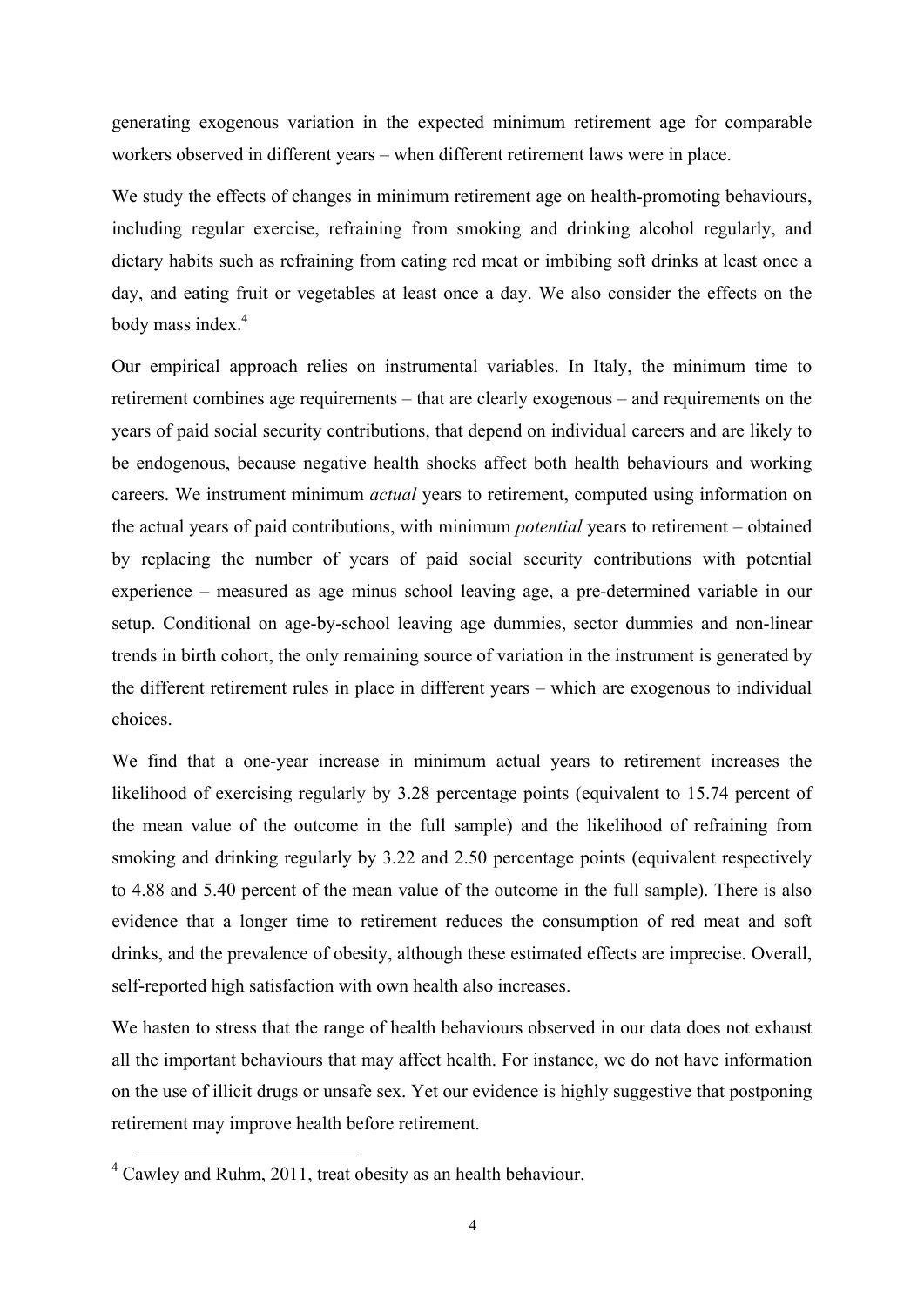During the sample period 1997 – 2011, mean years to retirement in our data increased by about three years. Back-of-the-envelope calculations suggest that the longer minimum working horizon has had important effects on measured health-promoting behaviours, raising the frequency of regular exercise by more than 9.8 percentage points – equivalent to more than 40 percent of the mean value of the outcome in the full sample, a large amount – and reducing the incidence of smoking and regular drinking by 9.6 and 7.5 percentage points, equivalent respectively to about 15 and 16 percent of the mean value of the outcomes in the full sample.

Since these effects are sizeable, especially for physical activity, a natural concern is that the observed trend in minimum retirement age is capturing the negative trend in several risky health behaviours, described for instance by Cawley and Ruhm, 2011, for the United States, and by the OECD, 2015. To dispel this concern, we control for the long-term changes in behaviours that are not attributable to pension reforms by including in our regressions a time-varying index of each behaviour for individuals not affected by these reforms (males aged 65 to 75) or only marginally affected (females aged 40 to 49 who are not in the labour force or males aged 25 to 30). However, irrespectively of the chosen control group, our qualitative results are unchanged.

Understanding the effects of a longer working horizon on behaviours before retirement is important. Several OECD countries have recently introduced pension reforms that raise minimum retirement age in order to deal with the increased burden of population ageing on public finances. By delaying retirement and by increasing the residual working horizon of employed individuals, these reforms may generate unexpected costs and benefits. In this paper, we highlight that one benefit could be better health before retirement, as constrained individuals react to the longer horizon by investing in healthy behaviours and reducing unhealthy ones. Ceteris paribus, in countries with universalistic public health care, better health before retirement may generate important savings, and these savings should be accounted for when evaluating the impact of pension reforms.

The paper is organized as follows. In Section 1, we introduce the institutional background and the sequence of pension reforms affecting minimum retirement age in Italy. Section 2 presents the data. We discuss the empirical setup in Section 3 and results in Section 4. Conclusions follow.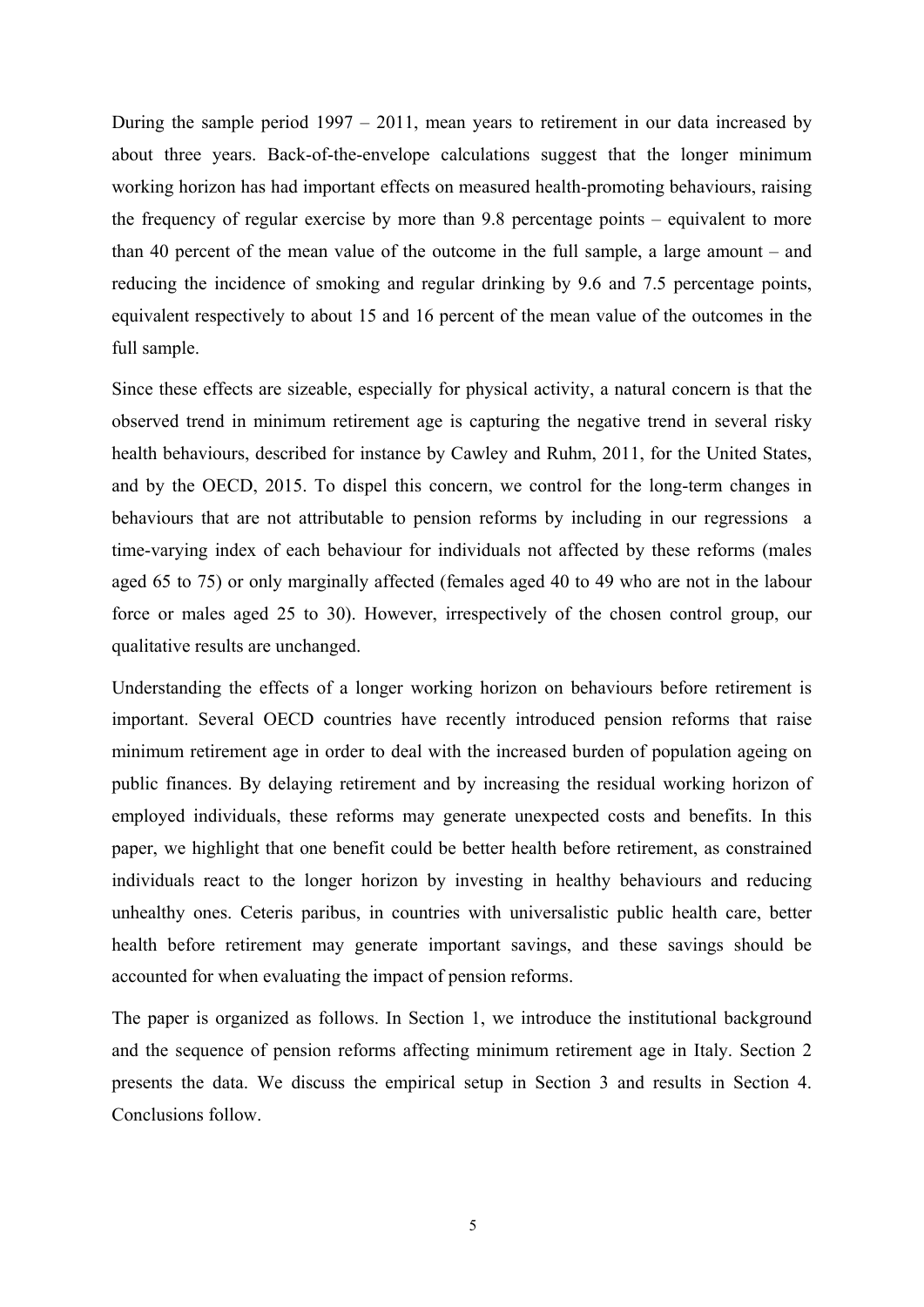#### **1. Institutional Background: Recent Italian Pension Reforms**

To cope with the fiscal consequences of population ageing, starting from the early 1990s many European countries – including Italy – have undertaken structural changes in their social security systems, including significant increases in minimum retirement age. In this paper, we focus on the sequence of Italian social security reforms that took place between 1997 and 2011 – the period covered by our data – and repeatedly changed retirement eligibility rules. $5$ 

Before 1992, the minimum age for old-age pension for men was 60 for employees in the private sector and for self-employed workers, and 65 for public sector employees conditional on having paid social security contributions for at least 15 years. Early retirement with a seniority pension was instead possible at any age for workers who had paid social security contributions for at least 35 years.<sup>6</sup> The first social security reform (the so-called "Amato" reform – from the name of the Prime Minister at the time of its implementation) took place in 1992 and introduced a progressive increase in the requirements for eligibility to *old age* pensions, that were expected to reach at least 20 years of paid contributions and age 65 by 2001, as shown in Table A1 in the Appendix.

In 1995, a second major reform (the "Dini" reform) tightened the eligibility requirements for *seniority* pensions, that were to raise gradually from 1996 to 2008 until either 40 years of paid contributions independently of age, or 57 years of age and 35 years of paid contributions.<sup>7</sup> The reform also prescribed a faster increase of eligibility requirements for the self-employed, as documented in Table A2 in the Appendix, where we summarize all changes in seniority pension eligibility rules introduced by the reforms of interest. After only

<sup>&</sup>lt;sup>5</sup> We exclude the Fornero reform, that substantially changed eligibility rules in 2012. See Angelini et al., 2009, and Bottazzi et al., 2011, among others for further details on the pension reforms occurring during our sample period.

<sup>&</sup>lt;sup>6</sup> Since our empirical analysis is restricted to men, we do not discuss here the changes in pension eligibility rules that apply to females.

 $<sup>7</sup>$  By introducing eligibility requirements for seniority pensions, this reform abolished the so-</sup> called "baby-pensions", that since 1973 allowed public employees with at least 20 years of paid contributions to retire independently of age. This requirement was set as low as 14 years, 6 months and 1 day for married women with children who were employed in the public sector.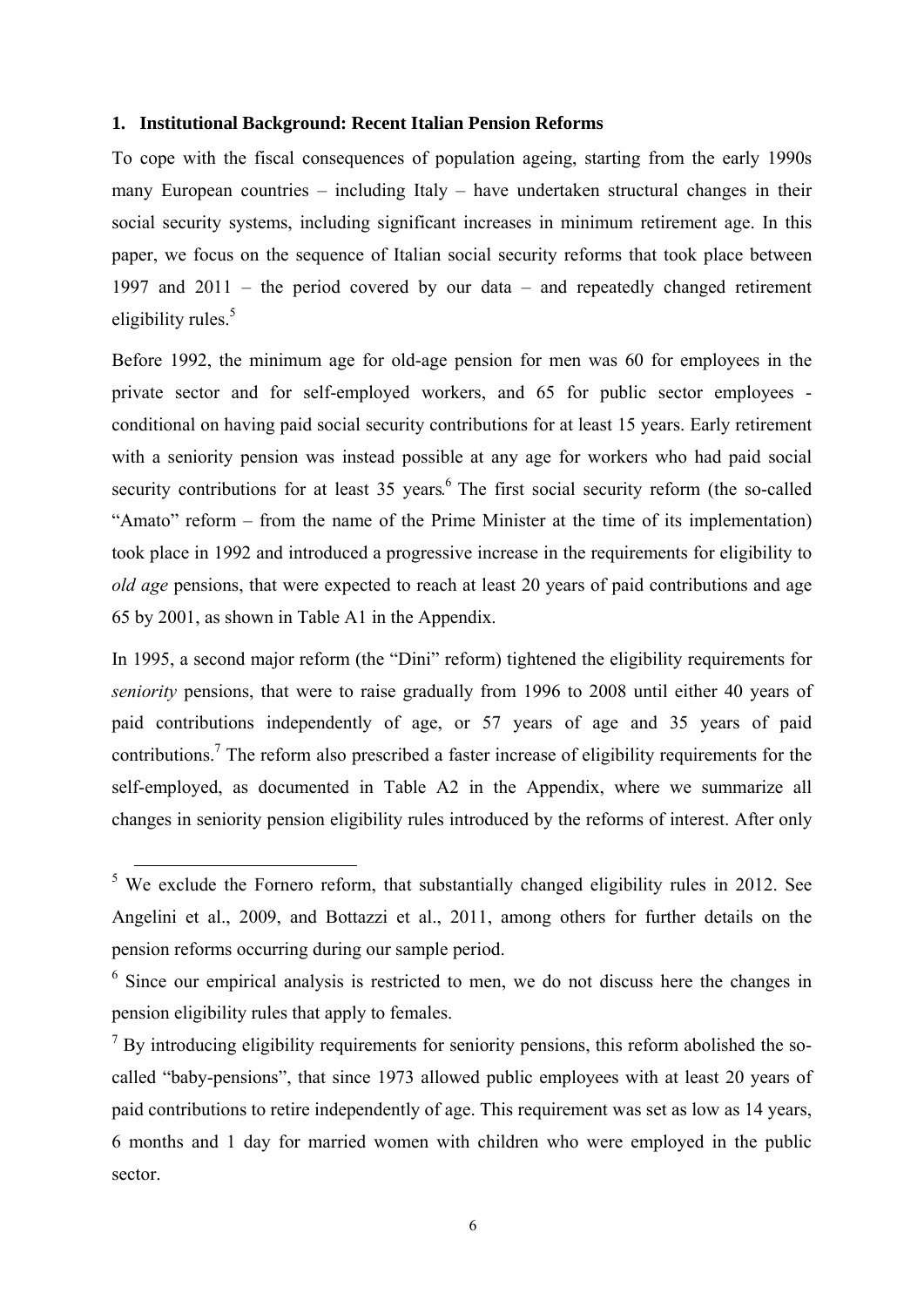three years, in 1998, pension eligibility rules changed again with the "Prodi" reform, that accelerated the transition period and increased the minimum retirement age to 58 for the selfemployed.

The fourth reform took place in 2005, when Welfare Minister Roberto Maroni changed again the eligibility requirements for seniority pensions, introducing a sharp 3-year increase in minimum eligibility age (the so-called "scalone") from 57 to 60 years for public and private employees, and from 58 to 61 for the self-employed, starting from year 2008. However, in 2007, the new left-wing government led by Romano Prodi (or "Prodi bis") postponed the proposed 3-year increase to 2011, introducing instead a gradual adjustment in the requirements, starting again from 2008, as documented in Table A2. For this reason, no worker has actually retired under the requirements prescribed by the "Maroni" reform. Yet, this reform is still relevant for our purposes, as it changed the expected minimum retirement age for workers during the years from 2005 to 2008. In addition, under the "Prodi bis" regime, eligibility to seniority pensions was made conditional to achieving a further threshold, defined in terms of the sum of age and years of contributions – that also varies by year of retirement and sector (see Table A2).

This sequence of reforms has generated exogenous variation in the minimum retirement age of workers with the same age, who have paid social security contributions for the same number of years and belong to the same sector, but are observed in different years (i.e. were born in different cohorts), when different retirement laws were in place. To isolate this variation from endogenous changes in the length of working careers, we define potential years to retirement *PYR* at time *t* as the minimum number of years to retirement prescribed by the law in place at the time*,* when the years of paid social security contributions are set equal to the years of potential labour market experience, or the difference between age and school leaving age.<sup>8</sup> This measure differs from actual years to retirement *YR*, that are based instead on actual rather than potential labour market experience.

We illustrate how *PYR* varies over time with the example shown in Table 1, where we consider hypothetical private sector employees aged 40, 45 and 49 in 1991, 1997, 2001, 2007 and 2011, who started their continuous careers at age 19, after completing secondary school.

<sup>&</sup>lt;sup>8</sup> By so doing, we are assuming that individual labour market careers are continuous. We compute school leaving age as the canonical number of years required to complete the highest attained school degree plus six – the school starting age.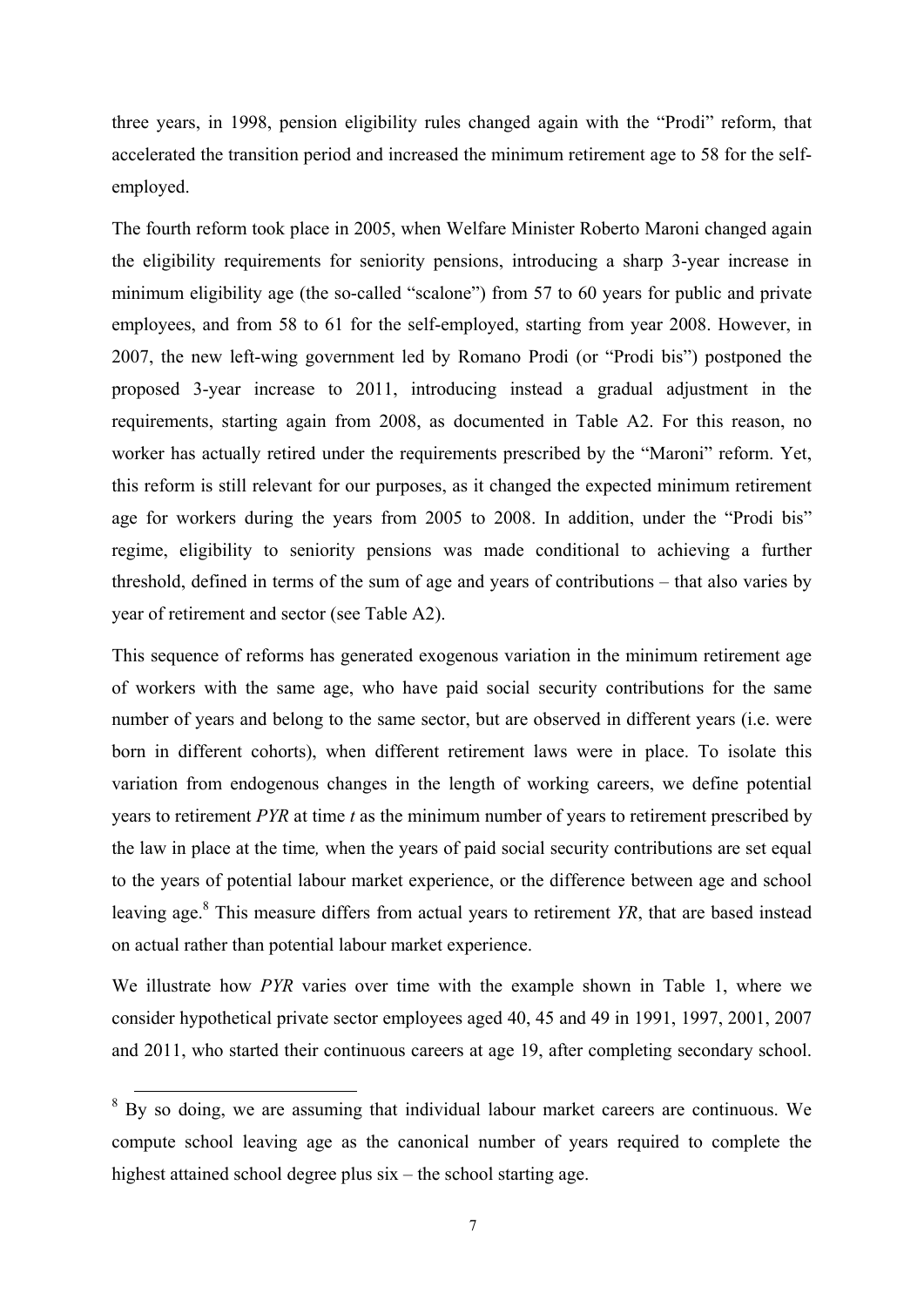It turns out that *PYR* increased from 14 in 1991 to 19 in 2011 for those aged 40, from 9 to 14 years for those aged 45 and from 5 to 10 for those aged 49. Especially for older workers, the bulk of this increase occurred between 1997 and 2011.

Pension reforms in Italy have also modified pension benefits. The major change occurred in 1995, before the start of our sample period, with the transition from a system based on defined benefits to a system using defined contributions. Another important change occurred instead during our sample period, when in 2007 the second Prodi government ("Prodi bis") reduced the coefficients used to transform accumulated contributions into pension benefits for workers retiring from 2010 onwards. Since this change could have altered health behaviours independently of the changes in minimum retirement age, we account for it in our empirical analysis.

#### **2. The Data**

Our data consist of two samples, a main and an auxiliary sample. The main sample is from the survey "*Aspetti della Vita Quotidiana"* (*Aspects of Daily Life,* hereafter AVQ), carried out on a yearly basis by the Italian Bureau of Statistics (ISTAT), and the auxiliary sample is from the Survey on the Income and Wealth of Italian Households (SHIW from now on), conducted on a bi-annual basis by the Bank of Italy.

AVQ is a cross-sectional annual survey implemented on a sample of about 50,000 individuals. It covers several aspects of daily life, including behaviours such as exercising, smoking, drinking and dietary habits. We use the waves from 1997 to 2011 (for a total of 14 different years, as in 2004 the survey did not took place), and focus on middle aged (age 40 to 49) males, who are generally too young to be retired but not too far from retirement. We exclude females because their labour market careers – a crucial aspect of our empirical exercise – are often more discontinuous than those of men because of childbearing responsibilities. After eliminating from the sample the very few who are retired, disabled or have never worked in their life, as well as those with missing values in the variables used in the analysis we end up with a final sample of 38,966 individuals.

We construct the following indicators of healthy lifestyles: a dummy equal to 1 if the individual exercises on a regular basis, and 0 otherwise; a dummy equal to 1 if he does not smoke, and 0 otherwise; a dummy equal to 1 if he does not drink alcohol regularly and 0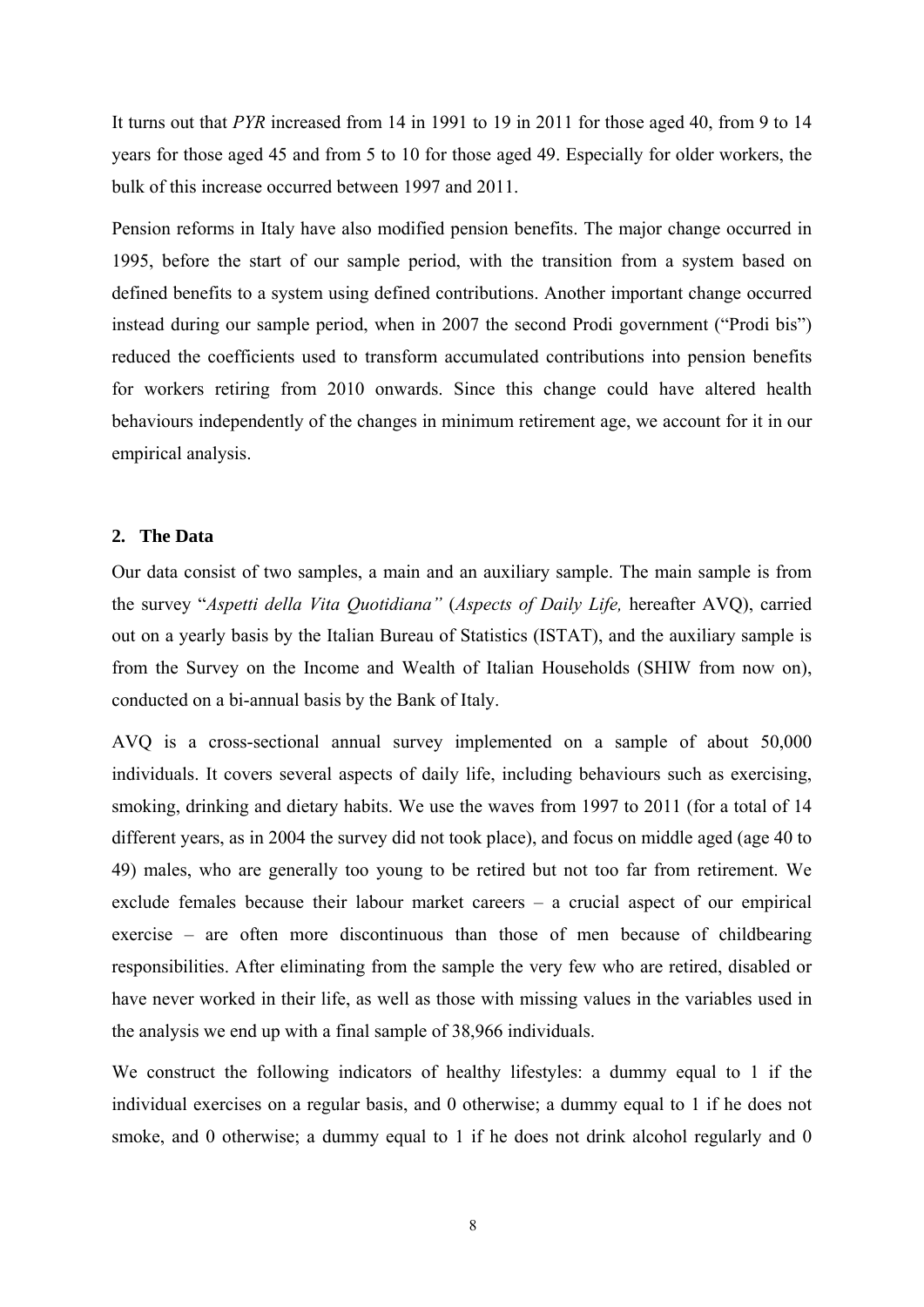otherwise;  $9$  a dummy equal to 1 if he refrains from eating red meat at least once a day and 0 otherwise; a dummy equal to 1 if he eats vegetables or fruit at least once a day, and 0 otherwise; a dummy equal to 1 if he refrains from imbibing soft drinks at least once a day, and 0 otherwise; and a dummy equal to 1 if his BMI is below 30 (not obese), and 0 otherwise. We also define as indicator of health satisfaction a dummy equal to 1 if the individual is very satisfied with his own health, and 0 otherwise.

We plot in Figure 1 for our sample period the average values of these indicators as well as *PYR*. On the one hand, the percentages exercising regularly, not smoking and not drinking regularly have increased over time; on the other hand, the percentage not eating red meat at least once a day has been rather stable, and the percentages eating fruits and veggies and refraining from drinking soft-drinks at least once a day – available only since 1998 – have declined. Figure 2 shows that the percentage not obese – available only from 2001 – and the percentage reporting very good health are more or less constant over time.

The AVQ survey includes also variables that we use as additional covariates in our regressions: age, educational attainment, sector of employment (private, public or selfemployment), type of job (whether physically demanding or not), type of accommodation, marital status and presence of children. While the survey has data on individual current labour market status, there is no information on previous labour market history. Because of this, the total years of paid social security contributions are not available, and we can only construct their potential value *PYR*.

We supplement this information with that from our auxiliary sample, that has data on (self – reported) years of paid social security contributions at the time of the interview, but is silent on health-promoting behaviours. This sample consists of 8,549 males aged 40 to 49 from 1998 to 2010 (7 different surveys), for whom we can compute both *PYR* and *YR*. 10

Table 2 presents the summary statistics of the variables introduced in this section. In our main sample, 21 percent of the individuals exercise regularly, 66 percent do not smoke, 46 percent do not drink alcohol regularly, 83 percent do not eat red meat at least once a day, 85 percent

<sup>&</sup>lt;sup>9</sup> We define regular drinking if the individual drinks at least 1 or 2 glasses of either wine or beer per day, or if he drinks alcohol outside meals on a daily basis. Our data do not have information on binge drinking.

<sup>&</sup>lt;sup>10</sup> The main and the auxiliary sample are broadly comparable in terms of observable characteristics.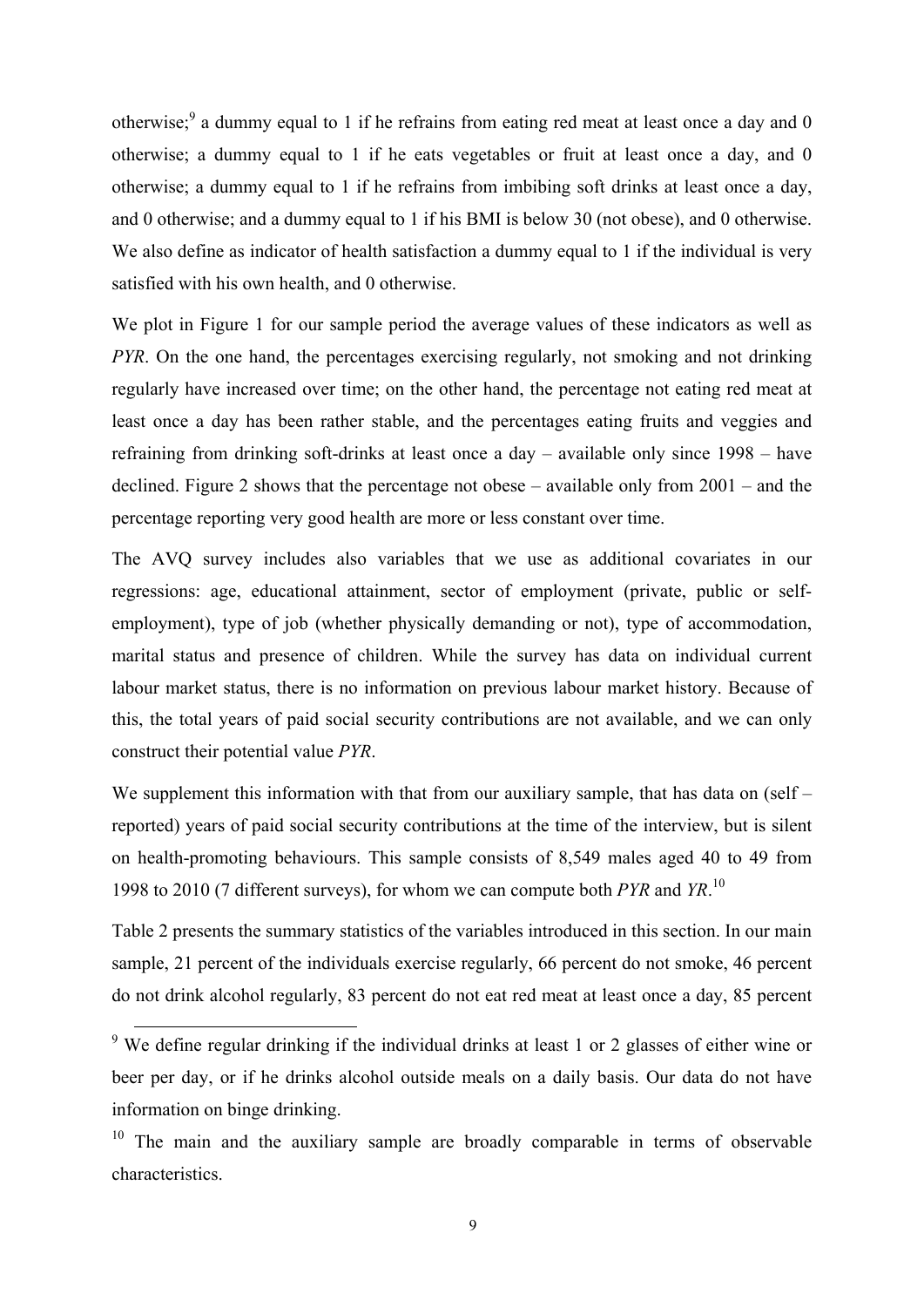eat fruits or vegetables at least once a day, 86 percent do not drink soft drinks at least once a day and 89 percent is not obese. In addition, 20 percent are very satisfied with their health. While the actual minimum number of years to retirement *YR* is 15.24, the potential number *PYR* is about three years shorter at 12.23. The percentage of individuals with at least a high school diploma is 43 percent; 29 percent are self-employed and 18 percent are public sector employees; 67 percent live in a standard apartment, 84 percent are married and 19 percent have no children. Finally, 31 percent work in a physically demanding job.

#### **3. The Empirical Approach**

Galama et al., 2013, have recently developed a structural model of consumption, leisure, health, health behaviours, wealth accumulation and retirement decisions using the human capital framework of health developed by Grossman, 2000. We present in the Appendix a simplified version of Galama et al.'s model with the purpose of illustrating how changes in minimum retirement age  $R_{\text{min}}$  affect healthy behaviours.

In this model, the health stock is in the utility function both during working life and during retirement and also affects earnings during working life. Individuals cannot modify their health stock directly but can invest in costly healthy behaviours, which affect current and future health. The optimal health investment before retirement equalizes the marginal current and future benefits of better health to the marginal costs of attaining it. Optimal retirement age *R* is also subject to choice, and it is jointly determined with consumption and investment in healthy behaviours.

Exogenous changes in minimum retirement age  $R_{\text{min}}$  affect only the individuals with an optimal retirement age equal to or lower than  $R_{min}$ . For these individuals, an increase in  $R_{\text{min}}$  promotes investment in healthy behaviours if the marginal benefits of better health during the additional period of active working life – in terms of higher utility and earnings are higher than the marginal costs – in terms of the investment costs and of the foregone benefits due to the shorter retirement period.

Let the *optimal* time to retirement chosen by an individual aged *A* in the absence of any constraint be  $YR^* = R - A$ . Let instead *YR* be the *actual minimum* time to retirement, that depends on the set of exogenous retirement rules  $\{R_{min}, CS_{min}\}\$ , where  $CS_{min}$  is the minimum number of years of paid social security contributions required to access early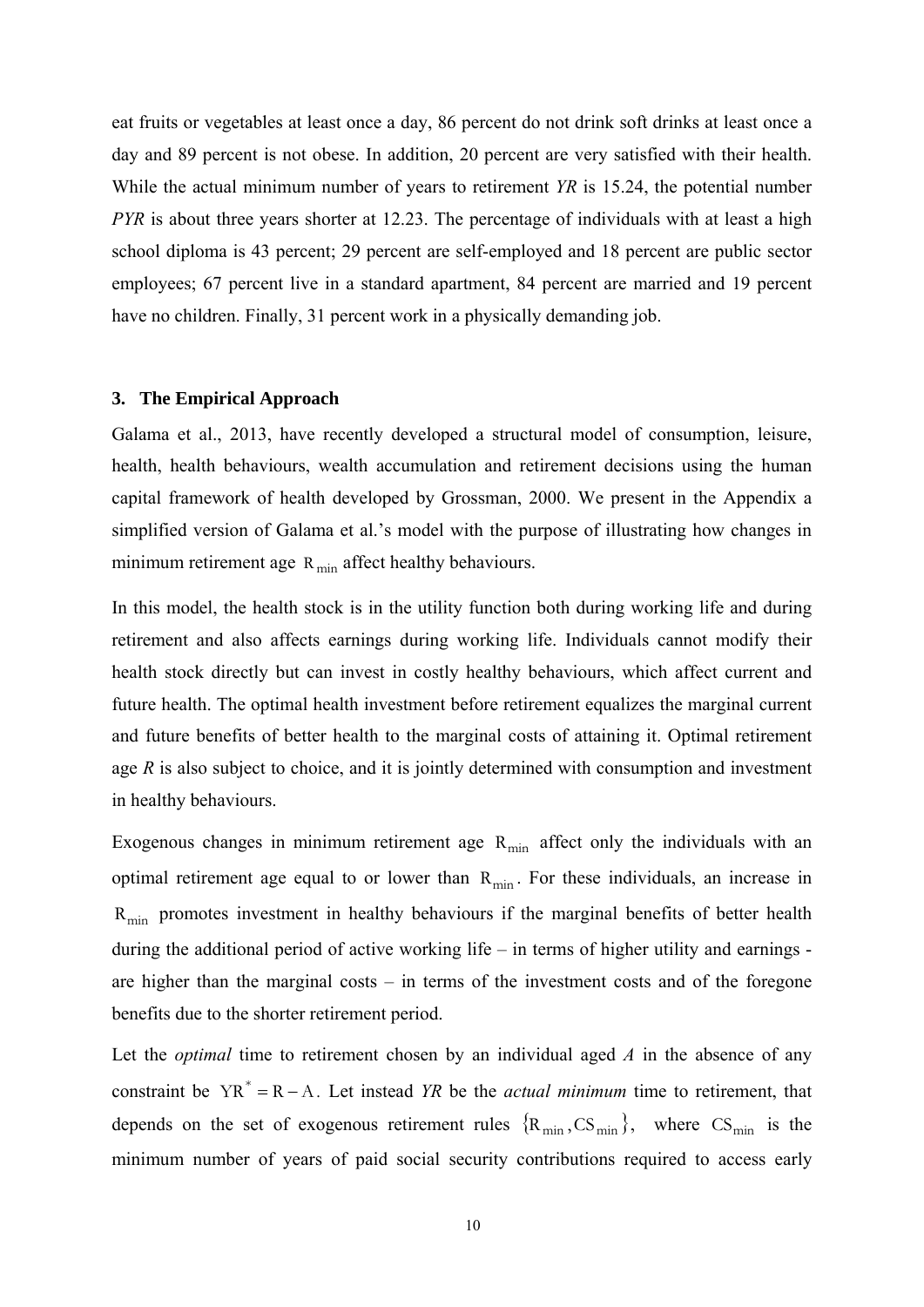retirement, on individual age, and on accumulated social security contributions at age *A*, defined as *CS*.

By modifying  $R_{min}$  and  $CS_{min}$ , policy makers can alter minimum time to retirement, which in turn affects the behaviour of individuals for whom  $YR^* \le YR$  holds. We model the empirical relationship between actual minimum years to retirement and healthy behaviours as follows

$$
B_{it} = \alpha + \beta Y R_{it} + \gamma X_{it} + \varepsilon_{it}
$$
 (1)

where the indices *i* and *t* are for the individual and time, *B* is for healthy behaviours, *X* is a vector of controls, that includes age by school leaving age dummies, dummies for sector of employment and a cubic trend in cohort of birth, and *ε* is the error term. Since our sample consists of male workers aged 40 to 49 and in Italy transitions from a sector to another are infrequent in this age range, $11$  we treat both school leaving age and sector of employment as pre-determined variables.

The parameter β measures the marginal effect of a one-year increase in the actual minimum time to retirement on healthy behaviours. Denote with *s* the share of individuals with  $YR^* \leq YR$  and assume that  $\beta_u$  and  $\beta_c$  are the marginal effects of *YR* on *B* for the sub-groups with YR<sup>\*</sup> > YR and YR<sup>\*</sup>  $\leq$  YR, respectively. Then  $\beta = \frac{\partial B}{\partial YR} = \beta_c s \left[ 1 + \frac{\partial s}{\partial YR} \frac{YR}{s} \right]$  $\mathsf{I}$  $\hat{c}$  $=\beta_c s\left[1+\frac{\hat{c}}{2}\right]$  $=\frac{\partial B}{\partial YR} = \beta_c s \left[1 + \frac{\partial s}{\partial YR} \frac{YR}{s}\right]$ *YR*  $s\left[1+\frac{\partial s}{\partial s}\right]$ *YR*  $\beta = \frac{\partial B}{\partial y \cdot R} = \beta_c s \left[ 1 + \frac{\partial s}{\partial y \cdot R} \right]$ , because  $\beta_u = 0$ . Therefore, the estimated marginal effect of *YR* in (1) compounds the effect on the sub-group with  $YR^* \leq YR$  and the effect on the share of individuals who are constrained by the minimum retirement age.

As discussed in Section 2, the sequence of pension reforms introduced by Italian governments during the 1990s and 2000s repeatedly modified both the minimum retirement

 $11$  Using quarterly data from the Italian Labour Force Survey, we estimate the following yearto-year average transition rates across sectors for workers aged 40 to 49 during the years 2004 to 2011: 1.44 percent from self-employed to private sector employee; 0.23 percent from self-employed to public sector employee; 0.09 percent from private to public sector employee; 0.25 percent from private sector employee to self-employed; 0.08 percent from public to private sector employee and 0.03 percent from public sector employee to selfemployed.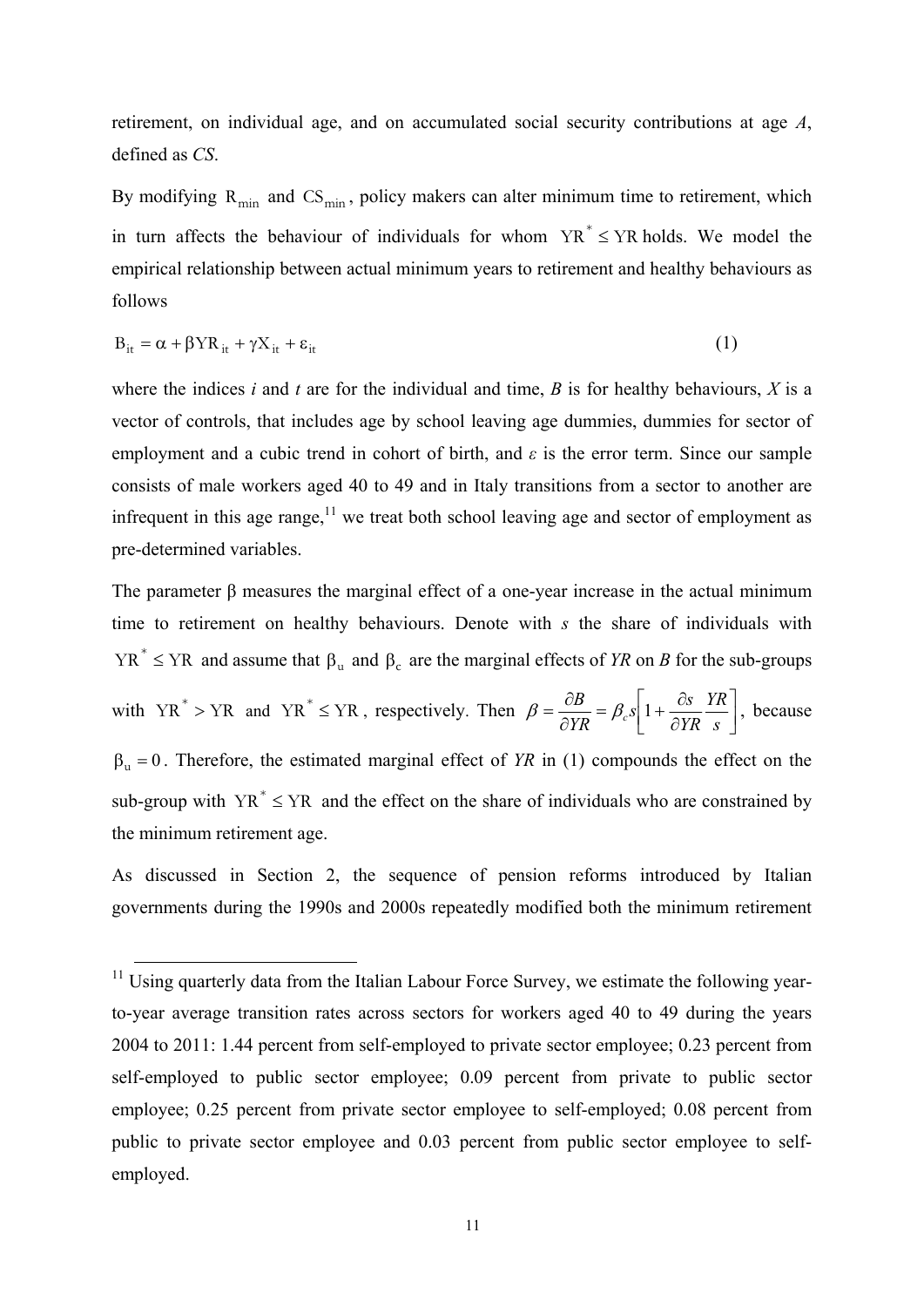age  $R_{min}$  and the minimum number of years of paid social security contributions ( $CS_{min}$ ) required to access to retirement with a seniority pension. These changes – that have been specific to the self-employed and to public and private sector employees – have generated variability over time in the minimum number of years to retirement among workers of the same age, who paid social security contributions for the same number of years and belong to the same sector (i.e. private, public, self-employed).

Since eligibility requires a minimum number of years of paid social security contributions, *YR* is shorter for workers with no employment gaps in their careers, even conditional on age, sector and school leaving age. One reason for observing discontinuous careers is the experience of negative health shocks – either currently or in the past – which in turn may depend on the adoption of unhealthy behaviours. These shocks generate reverse causality, as people who experience bad health – or adopt unhealthy behaviours – also end up having a longer working horizon. In this case, conditioning on vector *X* does not suffice in preventing OLS estimates of  $\beta$  in Eq. (1) from being inconsistent.

We address reverse causality by instrumenting *YR* with *PYR,* the potential years to retirement, or the minimum residual working horizon under the assumption of continuous careers. Contrarily to *YR*, the selected instrument does not depend on individual careers and varies with age, retirement eligibility conditions and education, that are either exogenous or predetermined for the relevant age group (40 to 49). Conditional on the variables in vector *X*, the residual variation in *PYR* is due exclusively to the changes in retirement rules that took place over the years – which we treat as exogenous to individual behaviour.

In the reduced form equation,

$$
B_{it} = \alpha_R + \beta_R P Y R_{it} + \gamma_R X_{it} + \varepsilon_{Rit}
$$
 (2)

the identification of parameter  $\beta_R$  as the intention to treat effect of *PYR* on *B* requires that, conditional on vector *X*, *PYR* is as good as randomly assigned. In support to this assumption, we show that - as one would expect if *PYR* can be treated as random given *X* - the estimates of  $\beta_R$  in (2) are broadly unaffected by the inclusion of an additional set of pre-determined covariates that are likely to correlate with *B -* including dummies for region of residence, type of accommodation (a proxy for wealth), marital status, the presence of kids and working in physically demanding jobs. The estimated value of  $\beta_R$  is also largely unaffected when we add time-varying macroeconomic factors (GDP per capita and the relative prices of each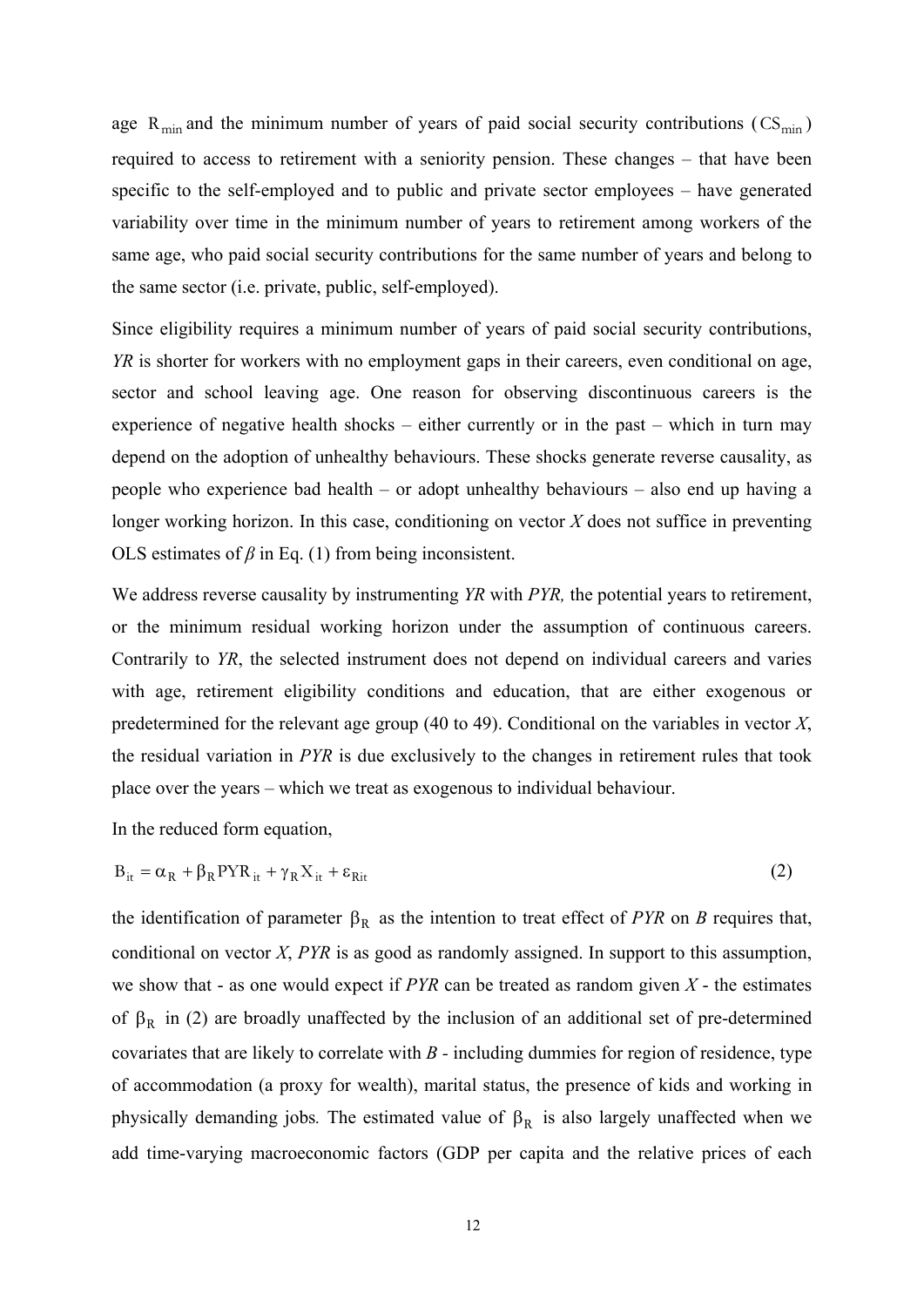outcome of interest), that are likely to influence the adoption of healthy behaviours and to correlate with changes in eligibility requirements.

In a similar fashion, if healthy behaviours exhibit a long-term positive trend and this trend is not included in (2), a positive correlation between *B* and *PYR* may simply reflect the omitted trend rather than the effect of pension reforms. To avoid this, we estimate a specification of (2) that includes as an additional control the variable  $\bar{B}_{gt}$ , defined as the average regional value of *B* for three alterative groups (g): a) males aged 65 to 75, who are not affected by pension reforms; b) females out of the labour force and aged 40 to 49, who are also unlikely to be affected; c) young males aged 25 to 30, who are far enough from retirement to disregard changes in PYR in their current behaviours. As reported below, we find that – independently of the selected control group – the estimates of  $\beta_R$  are only marginally affected.

The identification of parameter β in Eq. (1) as the (Local) Average Treatment Effect of *YR* on *B* requires two additional conditions: first, we need a significant first-stage relationship between *YR* and the selected instrument *PYR.* Visual evidence that such relationship exists is reported in Figure 3, where we plot the distribution of *YR* and *PYR* in our auxiliary sample, as well as the linear regression fit, showing a strongly positive association between the two. Formal evidence is discussed in the next section. Second, we require that *PYR* influences *B* only via its effect on *YR*, a tenable exclusion restriction in this context.<sup>12</sup>

As described in the previous section, our key data source - the ISTAT AVQ survey - has detailed information on the adoption of healthy behaviours, but no information on the years of paid social security contributions. Since we cannot compute *YR* using these data, we can only estimate the reduced form equation (2). We estimate parameter β in Eq. (1) using our auxiliary SHIW sample and Two-Sample Instrumental Variables (TSIV) (see Angrist and Krueger, 1992 and Inoue and Solon, 2010).<sup>13</sup> Letting  $\pi$  be the effect of *PYR* on *YR* in the first

 $12$  We also require a monotonicity condition (see Imbens and Angrist, 1994), stating that exposure to longer *YR* cannot lead to shorter *PYR*.

<sup>&</sup>lt;sup>13</sup> We estimate the first stage using data for 1998, 2000, 2002, 2004, 2006, 2008 and 2010. Even if we observe in this dataset the accrued years of social security contributions, we still need to assume continuous careers from the time of observation until retirement (see Battistin et al., 2009).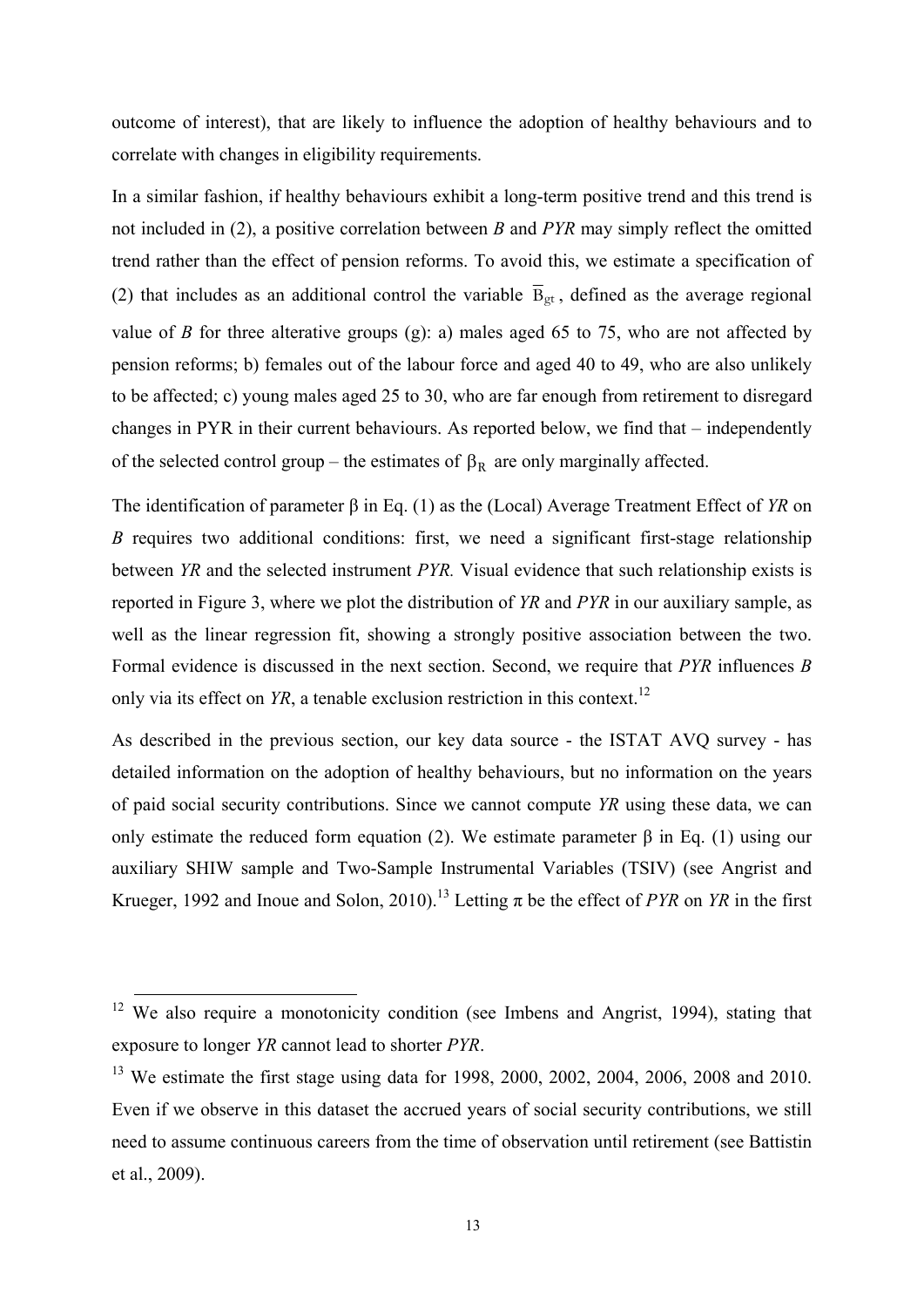stage regression, our IV estimate of parameter  $\beta$  is obtained as the ratio  $\pi$  $\beta = \frac{\beta_R}{\beta}$ .<sup>14</sup> In all regressions, we cluster standard errors by cohort, sector and school leaving age.

We estimate equations (1) and (2) for each behaviour separately. However, since the error terms associated to the different behaviours can be correlated, we also jointly estimate the system of reduced form equations using seemingly unrelated regressions, but find no significant change in the standard errors. We also test whether the coefficients associated to *PYR* in the reduced form equations are jointly equal to zero, and strongly reject this hypothesis (p-value  $<0.01$ ).

#### **4. Empirical Results**

If pension reforms that raise minimum retirement age affect at least part of the relevant population, and workers understand the effects of these changes, average expected retirement age should raise as *YR* increases. To document that this is the case, we use our auxiliary sample drawn from SHIW – where individuals are asked about their expected retirement age – and regress expected retirement age on minimum age and on the vector of controls *X*. We estimate that a one year increase in minimum retirement age raises expected age by about half a year  $(0.54, \text{standard error } 0.02)$ .<sup>15</sup>

We estimate equation (2) using a linear probability model and report in Table 3 the estimated effects of potential minimum time to retirement *PYR* on healthy behaviours. The table reports both the estimated coefficients (multiplied by 100) and the percentage effects computed with respect to the mean of the outcome variable. Panel 1 is for the most parsimonious specification, that only includes vector  $X$ ; panel 2 includes additional individual controls; panel 3 further includes the real GDP per capita, the relevant relative price – measured as the price of the outcome relative to the average price - and  $\overline{B}_{gt}$ , the regional value of *B* for males aged 65 to 75, who are not affected by changes in *PYR*; panels 4 and 5 are similar to panel 3

<sup>&</sup>lt;sup>14</sup> Inference is carried out by bootstrapping. Notice that, since there is a single endogenous variable and the model is just identified, our estimation procedure is equivalent to a Two-Sample Two-Stage Least Squares procedure, which involves computing the fitted values of *YR* in the ISTAT AVQ data using the first-stage coefficients estimated in SHIW.

<sup>&</sup>lt;sup>15</sup> See Bottazzi et al., 2006, for additional evidence.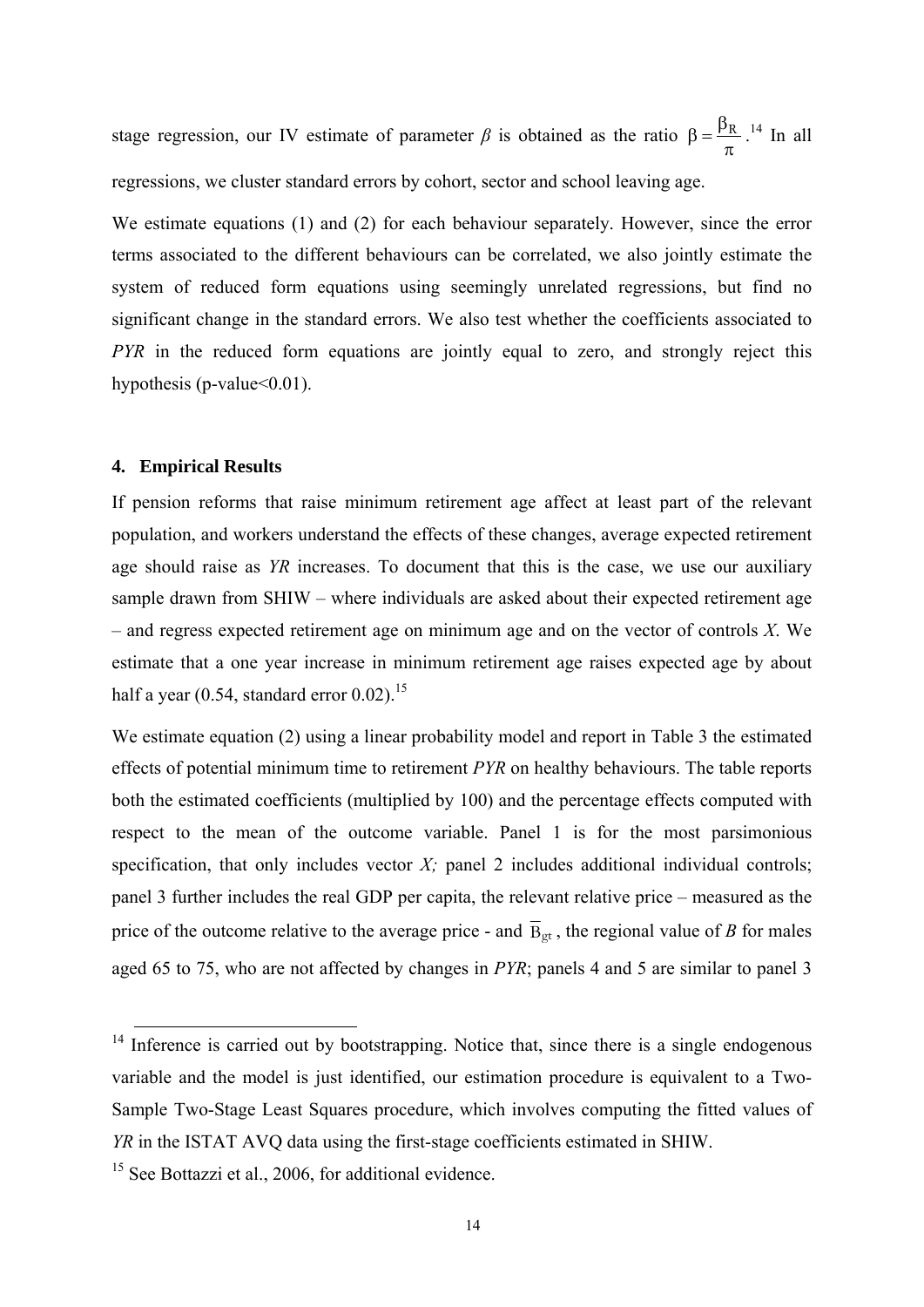except that we use the regional trends in the relevant outcome for males aged 25 to 30 and for females aged 40 to 49 who are out of the labour force.

Focusing on Panel 1, we find that increasing the residual (potential) working horizon *PYR* significantly improves several healthy behaviours. We estimate that a 1-year increase in *PYR* raises the probability of practicing sports regularly by 5.92 percent and reduces the probability of smoking and drinking alcohol on a regular basis by 1.83 and 2.03 percent respectively. These are statistically significant effects. In addition, increasing *PYR* by one year affects nutrition habits by reducing the likelihood of eating read meat and consuming soft drinks at least once a day by 0.69 and 0.78 percent respectively – although the former effect is statistically significant only at the 10 percent level. We also detect a small but imprecisely estimated positive effect of higher *PYR* on the consumption of fruits and vegetables. Consistently with these dietary improvements, there is also evidence that a higher value of *PYR* increase the probability of not being obese, albeit this effect is imprecisely estimated.<sup>16</sup> Finally, we find that a longer time to retirement improves the probability of being very satisfied with own health.

Reassuringly for our identification strategy, introducing additional covariates to vector  $X$ see Panel 2 - does not change our results. Similarly, we do not detect stark changes in our findings even when we also add macroeconomic controls and regional trends in the outcome variable for males who are unaffected by the reforms, males very far from retirement age or females aged 40 to 49 who are out of the labour force – see Panels 3 to 5. Because of this, we will focus hereafter on the most parsimonious specification in Panel 1.

Our empirical findings are robust to several changes in specification. First, Table A3 in the Appendix shows that results are similar when we compute the marginal effects of *PYR* on behaviours using a Probit specification instead of a linear probability model. Second, we verify whether the linear relationship between behaviours *B* and *PYR* - adopted in Eq. (2) - is overly restrictive by adding to our baseline specification a quadratic term in *PYR*. As reported in Table A4 in the Appendix, this term is never statistically significant at the conventional five percent level of confidence, which lends support to the baseline versus the quadratic

<sup>&</sup>lt;sup>16</sup> This effect is statistically significant at the ten percent level of confidence in less parsimonious specifications.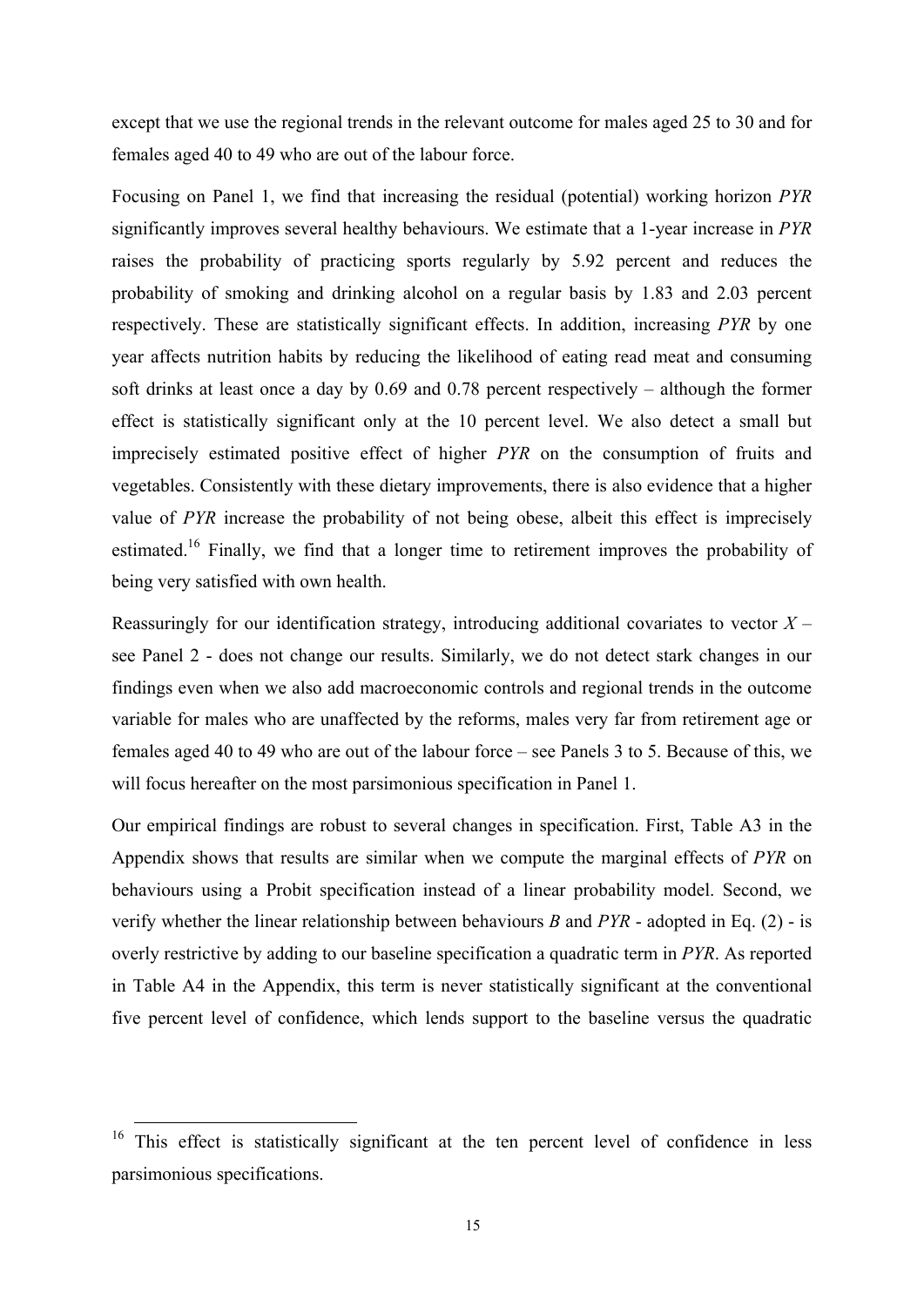specification.<sup>17</sup> Next, we re-define our outcomes as ordinal variables, but out qualitative results are still unchanged. For instance, in the case of exercising we distinguish between no exercising, light physical activity, irregular and regular exercising, and find that an additional year to retirement has a negative and positive effect of similar size on the former two and latter two categories respectively.

Last but not least, we consider the potential confounding effects on our estimates of changes in pension replacement rates, that could have modified healthy behaviours independently of changes in *PYR*. The relevant change during our sample period is the method of computation of pension benefits, that was altered starting in 2007 for those who could retire from 2010 onwards. To control for this effect, we add a dummy equal to 1 for individuals observed in years 2007-2011 and eligible to retire since 2010, but find no change in our results.<sup>18</sup>

To investigate whether responses to changes in *YR* are heterogeneous, we estimate separate regressions by sector of activity (private employees, public employees, self-employed workers), level of education (below or above high school) and type of job (physically and not physically demanding job), and report results in Table 4. We find that changes in minimum retirement age have virtually no effect on public sector workers and generally stronger effects among the better educated. On the one hand, the better educated may respond more to changes in minimum retirement age because they typically are more forward looking and more likely to incorporate future expected changes into their current behaviour. On the other hand, public employees in Italy have stronger job guarantees than private sector workers, and therefore may be less concerned with preserving their health in order to work longer. As expected, we also find that a longer time to retirement does not alter the likelihood of carrying out regular physical activity by those who are already engaged in a physically demanding  $i$ ob.<sup>19</sup>

We have presented so far the intention to treat effects of higher potential minimum time to retirement on healthy behaviours. We now turn to estimating the effects of the actual minimum time to retirement *YR* on these behaviours, using potential time *PYR* as the

<sup>&</sup>lt;sup>17</sup> A specification with dummies for each level of *PYR* also lends support to the linearity assumption.

<sup>&</sup>lt;sup>18</sup> The results are available from the authors upon request.

 $19$  Since we find that regular working hours are unaffected by changes in PYR, we conclude that additional regular exercise occurs mainly during leisure time.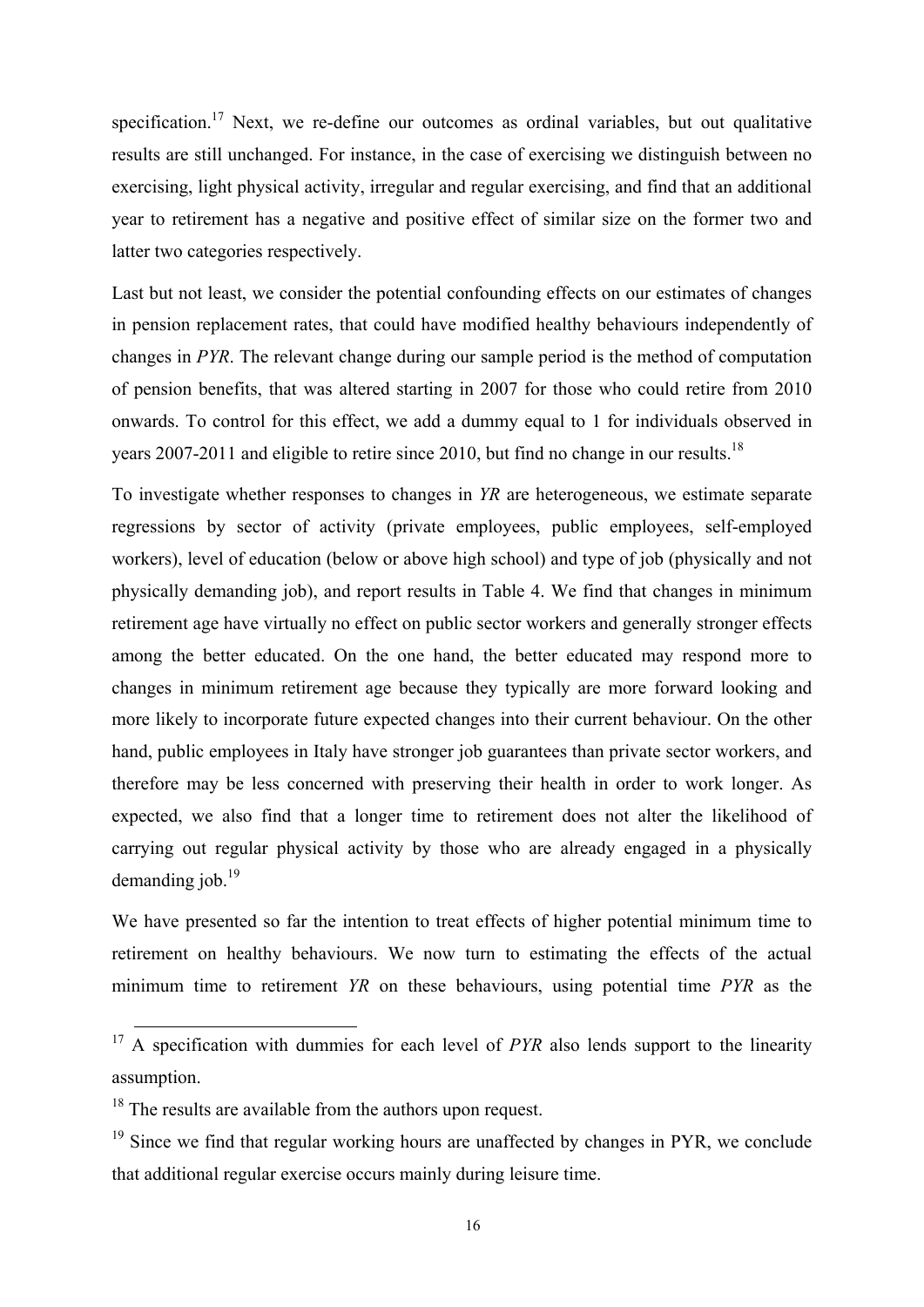instrument for actual time and Two-Sample Instrumental Variables. First, we regress actual time on potential time and the vector of control *X* in our auxiliary SHIW sample, and report the result at the bottom of Table 5. According to our estimates, a 1-year increase in *PYR* increases *YR* conditional on *X* by 0.38 years*.* Since the value of the first-stage F statistic for instrument weakness is 28.06, well above the threshold of 10, our instrument is not weak. Second, we compute for each behaviour the Two-Sample IV estimate of  $\beta$  as  $\pi$  $\frac{\beta_R}{\beta}$ , and show our results in the first row of the table (multiplied by 100). We estimate that the *IV* effects of *YR* on *B* are about 2.5 times larger than the *ITT* estimates shown in Table 3. When evaluated at mean values, a one-year increase in the actual minimum time to retirement increases the likelihood of exercising regularly by 15.74 percent and reduces smoking and drinking by 4.88 and 5.4 percent. We also confirm that higher time to retirement induces a reduction in the consumption of red meat and soft drinks and in obesity, although these estimates are often imprecise. Finally, health satisfaction increase by 9.23 percent (statistically significant at the 10 percent level).

These are sizeable effects, especially for physical activity. Back-of-the-envelope calculations show that, during the sample period 1997 – 2011, mean years to retirement in the SHIW sample increased from 17 to 20 for those aged 40 and from 8 to 11 for those aged 49. Our estimates based on the linear specification and the Two-Sample IV method indicate that these changes have had important effects on healthy behaviours, raising the average probability of regular exercising from 0.21 to 0.30 ( $+45\%$ ), of not smoking from 0.66 to 0.77 ( $+16\%$ ) and of not drinking regularly from 0.46 to 0.52 (+13%).

#### **Conclusions**

We have investigated the effects of postponing minimum retirement age on healthy behaviours before retirement using data on several cohorts of middle aged Italian working men during the period 1997 to 2011, when repeated pension reforms took place in an effort to contain public expenditure. Because these reforms generated exogenous variation in minimum retirement age, Italy is an interesting laboratory to study the issue at hand.

While much research has been devoted to establishing whether and how retirement affects the health of retired individuals, less has been done to understand whether policy measures that alter the length of the residual working horizon can affect health and healthy behaviours even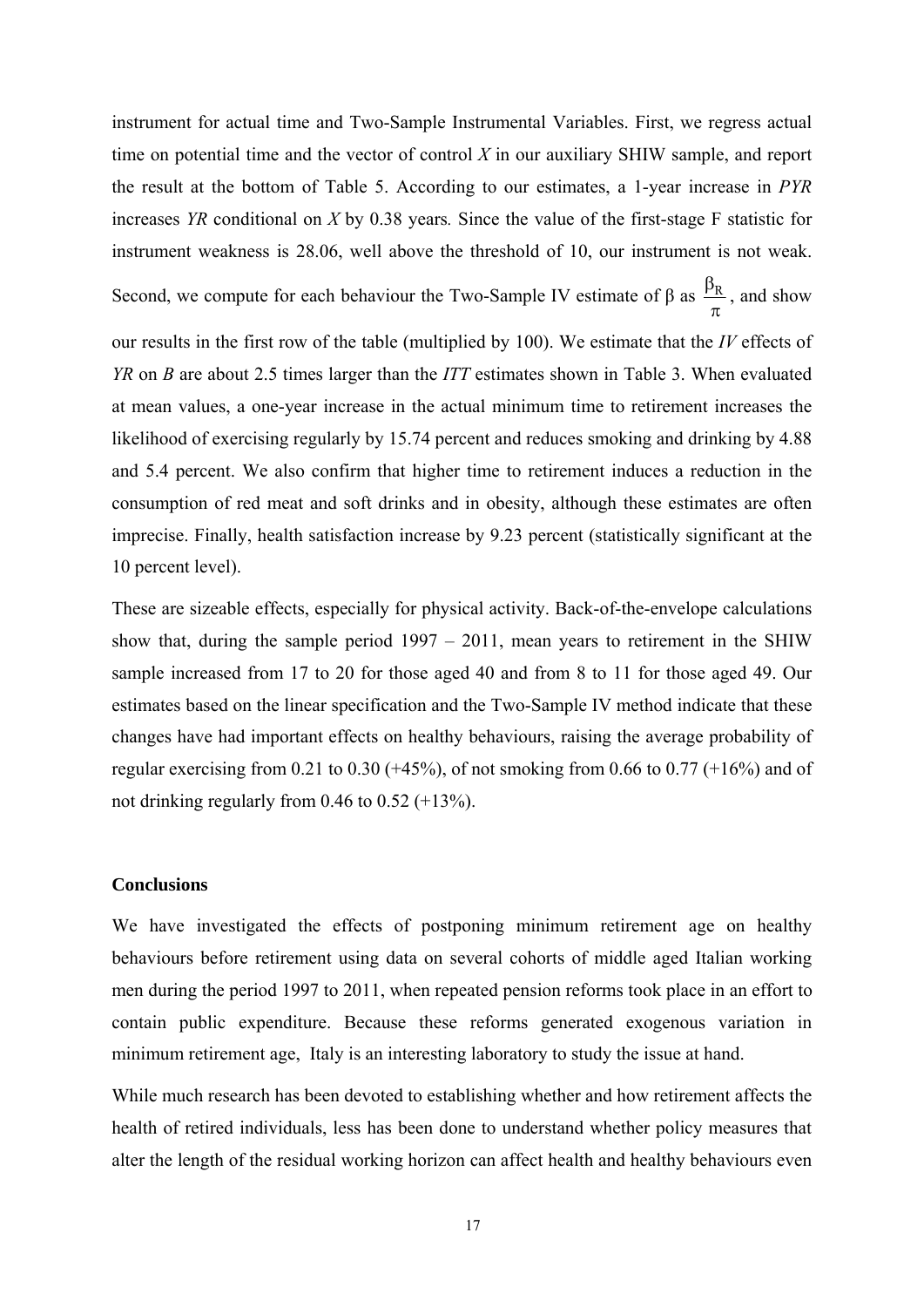before retirement. We have estimated the causal effect of changes in the potential as well as actual minimum number of years to retirement on the health lifestyles of Italian workers aged 40 to 49, who can be 8 to 20 years away from minimum retirement age, and found that when evaluated at the mean value of each outcome - a one-year increase in minimum actual years to retirement raises the likelihood of exercising regularly by 15.74 percent and reduces smoking and regular drinking by 4.88 and 5.4 percent. Furthermore, a longer time to retirement increases the probability that red meat and soft drinks are consumed less, and that fruit and vegetables are consumed more frequently. Because of the improvement in dietary habits, there is also some evidence that obesity declines. Consistently with these findings, we also estimate a positive effect on self-reported high satisfaction with health.

Pension reforms that raise minimum retirement age have been introduced in several OECD countries to deal with the increased burden of population ageing on public finances. By delaying retirement and by increasing the residual working horizon of employed individuals, these reforms may reap unexpected dividends. We have highlight that one such dividend could be better health before retirement, as constrained individuals react to the longer horizon by investing in healthy behaviours and reducing unhealthy ones. Better health before retirement may generate important savings to private and public expenditure, and these savings should be accounted for when evaluating the overall impact of pension reforms.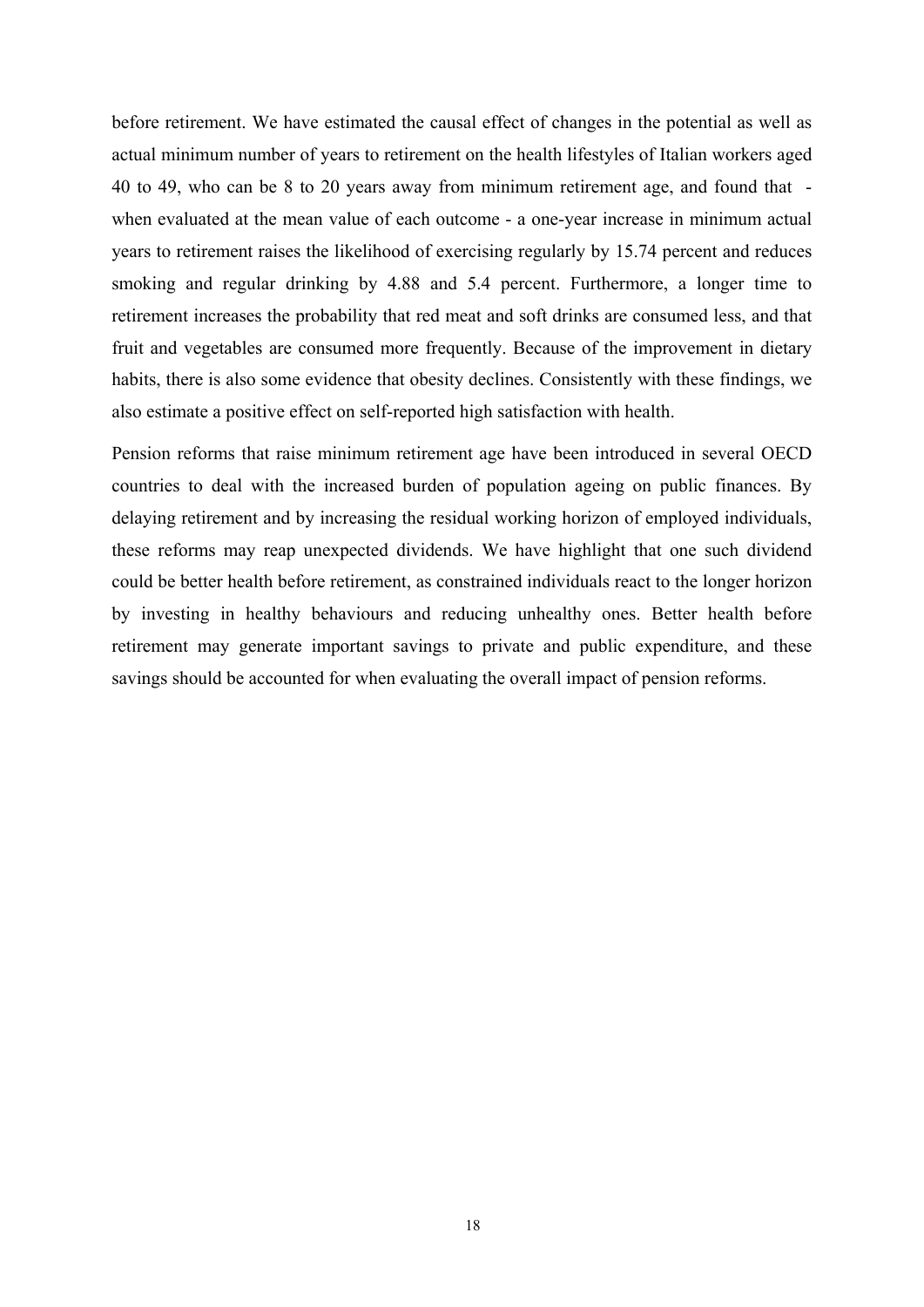#### **Figures and Tables**



Figure 1. Potential years to retirement (PYR) and average healthy behaviours. Years 1997-2011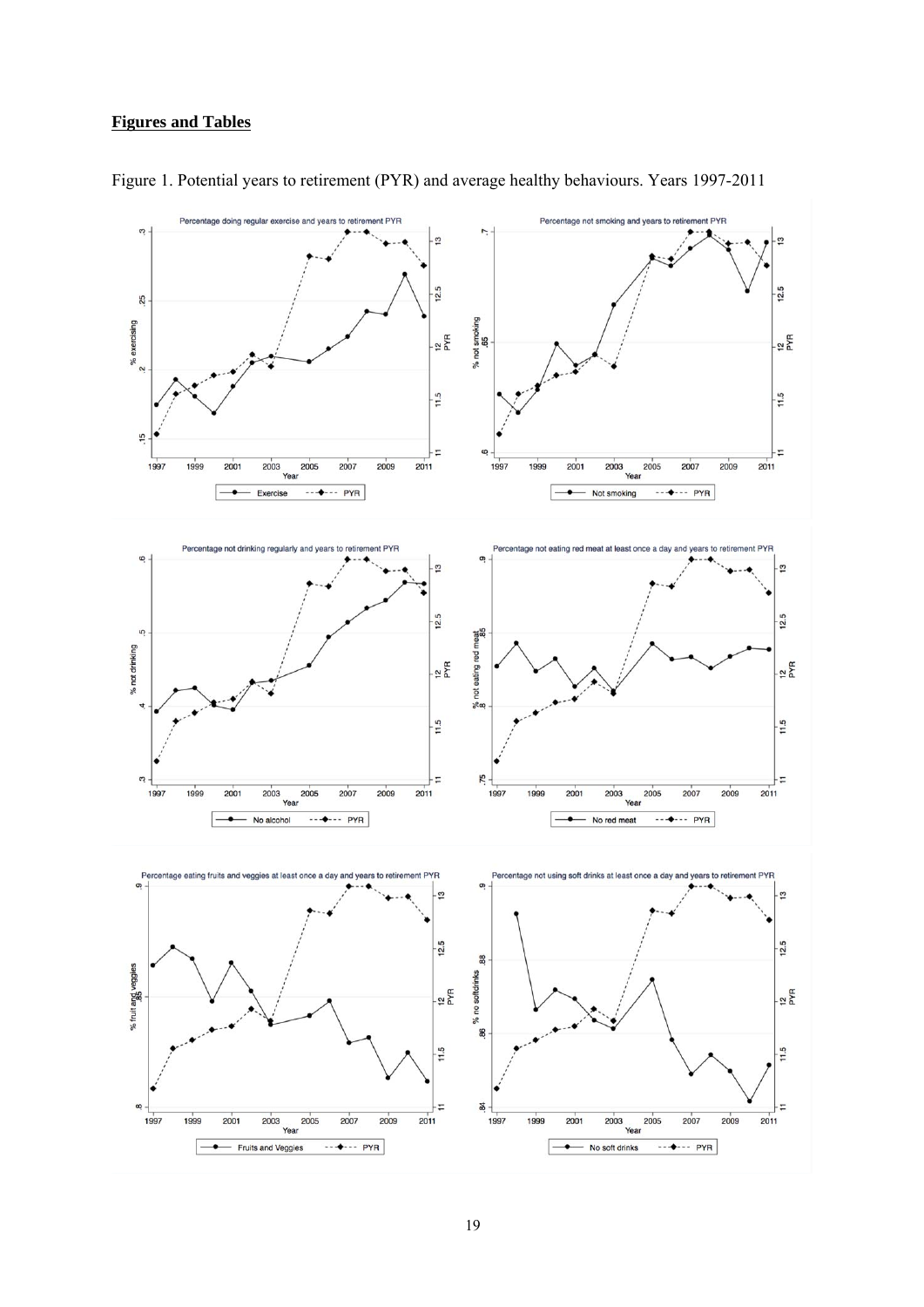

 $11.5$ 

Ŧ

 $2011$ 

 $\frac{16}{2}$ 

1997

1999

 $\overline{\phantom{a}}$ 

 $2001$ 

2003 2005

- Satisfied with own health

2007

2009

----- PYR

85

1997

1999

 $2001$ 

 $\overline{\phantom{a}}$ 

 $\frac{1}{2003}$ Year

- Not Obese

2005

2007

----- PYR

2009

 $11.5$ 

÷

 $2011$ 

Figure 2. Potential years to retirement (PYR), obesity and self - reported good health. Years 1997- 2011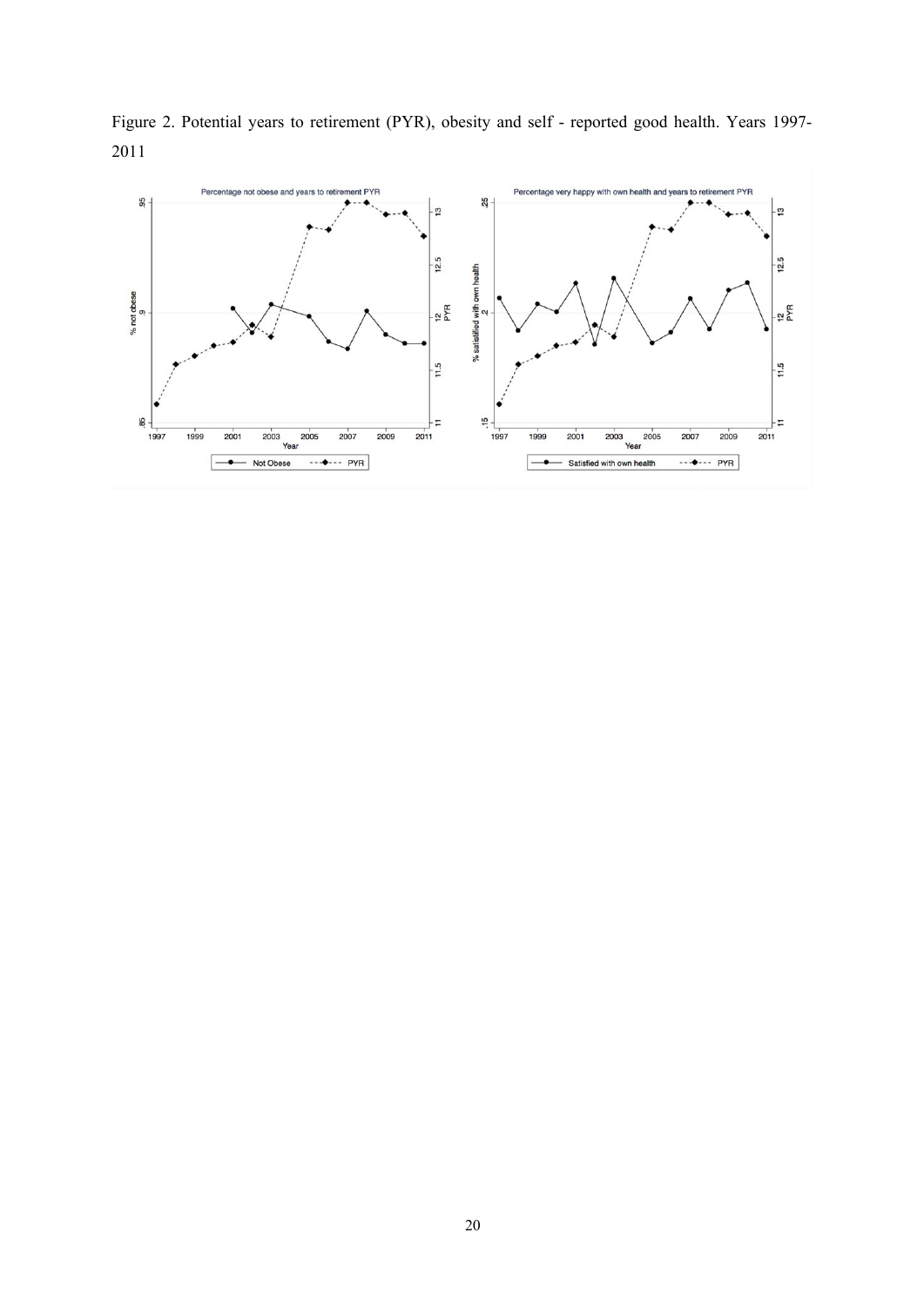

Figure 3. Years to retirement: *YR* and *PYR* - Bank of Italy SHIW data 1998-2010.

Notes: the figure reports a scatterplot and a linear fit of *YR* on *PYR* in Bank of Italy SHIW data from 1998 until 2010. Micro-data are collapsed by YR and PYR. Darker dots indicate cells with higher density. The linear fit is obtained from micro-data.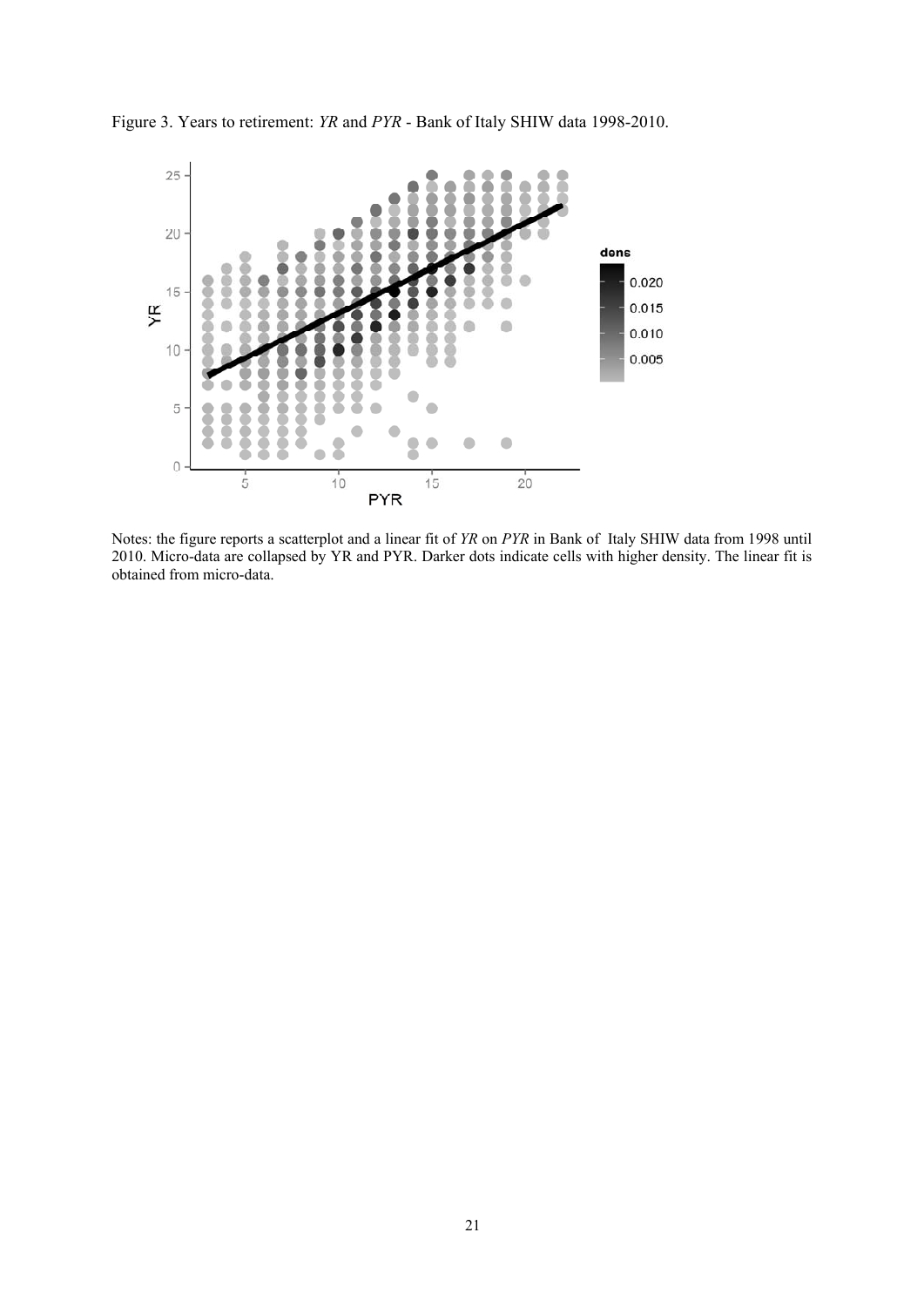| Age | Year | Reform    | Contributions paid | PYR. |
|-----|------|-----------|--------------------|------|
|     |      |           |                    |      |
| 40  | 1991 |           | 21                 | 14   |
| 40  | 1997 | Dini      | 21                 | 17   |
| 40  | 2001 | Prodi     | 21                 | 17   |
| 40  | 2007 | Maroni    | 21                 | 19   |
| 40  | 2011 | Prodi Bis | 21                 | 19   |
|     |      |           |                    |      |
| 45  | 1991 |           | 26                 | 9    |
| 45  | 1997 | Dini      | 26                 | 12   |
| 45  | 2001 | Prodi     | 26                 | 14   |
| 45  | 2007 | Maroni    | 26                 | 14   |
| 45  | 2011 | Prodi Bis | 26                 | 14   |
|     |      |           |                    |      |
| 49  | 1991 |           | 30                 | 5    |
| 49  | 1997 | Dini      | 30                 | 6    |
| 49  | 2001 | Prodi     | 30                 | 8    |
| 49  | 2007 | Maroni    | 30                 | 10   |
| 49  | 2011 | Prodi Bis | 30                 | 10   |

Table 1. Simulated potential years to retirement (PYR) for workers aged 40, 45 or 49, starting to work at 19, observed in 1991, 1997, 2001, 2007, and 2011.

Notes: see Tables A1 and A2 for pension eligibility requirements under the different reforms.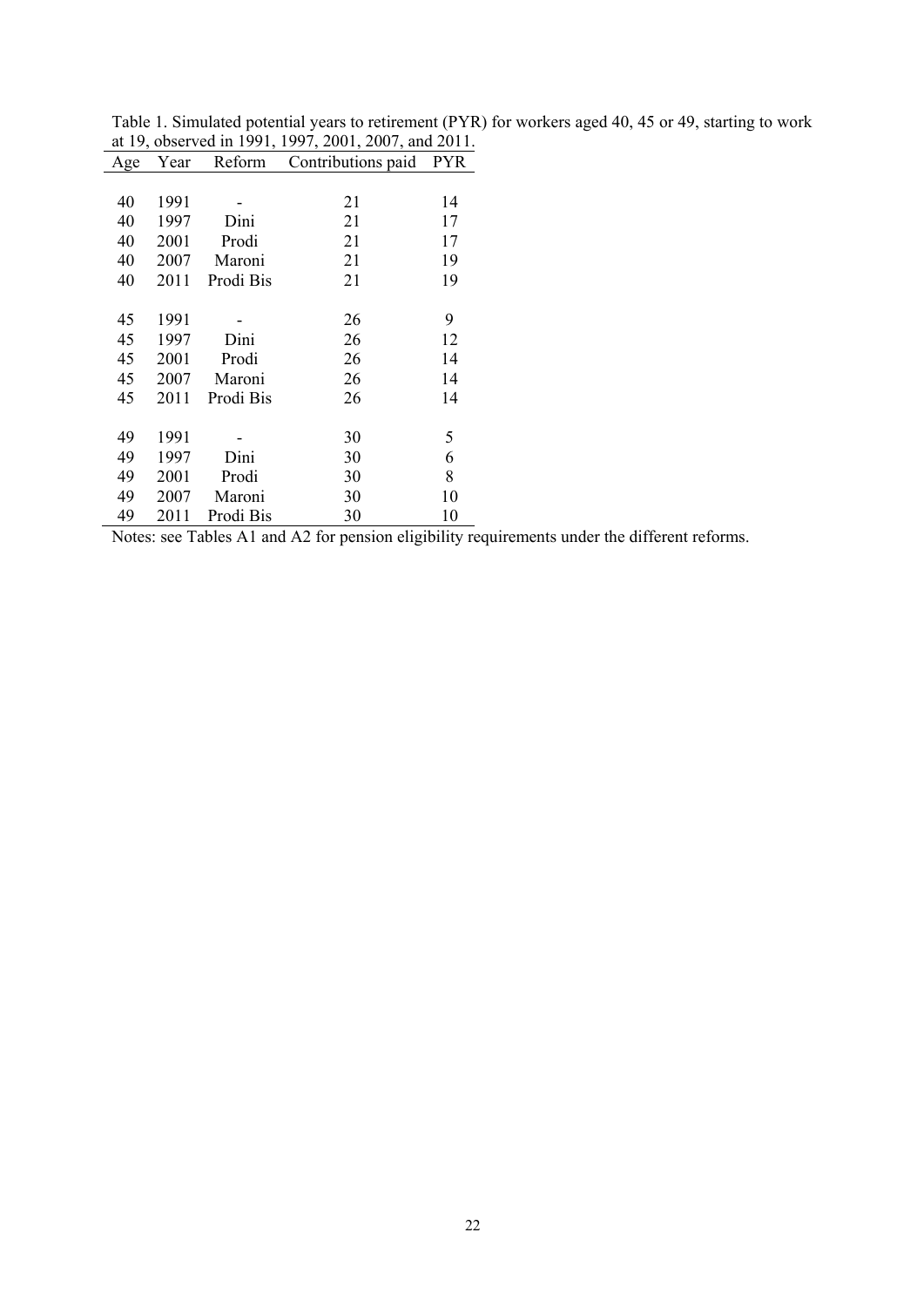#### Table 2. Descriptive statistics

|                                                | Mean  | Std. Dev. |
|------------------------------------------------|-------|-----------|
|                                                |       |           |
| <b>Treatment Variable</b><br>YR                | 15.24 | 4.50      |
|                                                |       |           |
| <b>Instrumental Variable:</b>                  |       |           |
| <b>PYR</b>                                     | 12.23 | 3.72      |
|                                                |       |           |
| Outcomes:                                      |       |           |
| Exercises regularly                            | 0.21  | 0.41      |
| Does not smoke                                 | 0.66  | 0.47      |
| Does not drink alcohol regularly               | 0.46  | 0.50      |
| Does not eat red meat at least once a day      | 0.83  | 0.38      |
| Eats fruit or vegetables at least once a day   | 0.85  | 0.36      |
| Does not drink soft drinks at least once a day | 0.86  | 0.34      |
| Not obese                                      | 0.89  | 0.31      |
| Very satisfied with health                     | 0.20  | 0.40      |
|                                                |       |           |
| Other covariates:                              |       |           |
| 5-year college degree                          | 0.10  | 0.31      |
| 3-year college degree                          | 0.01  | 0.1       |
| High school diploma                            | 0.32  | 0.47      |
| Professional high school diploma               | 0.08  | 0.27      |
| Junior high school diploma                     | 0.39  | 0.49      |
| Primary school diploma                         | 0.08  | 0.27      |
| No schooling                                   | 0.01  | 0.08      |
| Public employee                                | 0.18  | 0.38      |
| Self-employed                                  | 0.30  | 0.46      |
| Lives in a luxury apartment                    | 0.08  | 0.27      |
| Lives in a standard apartment                  | 0.67  | 0.47      |
| Lives in social housing                        | 0.14  | 0.35      |
| Lives in a country house                       | 0.03  | 0.17      |
| Lives in sheltered housing                     | 0.01  | 0.05      |
| No kids                                        | 0.19  | 0.39      |
| Married                                        | 0.84  | 0.36      |
| Works in physically demanding job              | 0.31  | 0.46      |

Notes: Data for "YR" are from the Bank of Italy SHIW survey, all other data are from the ISTAT AVQ survey. Both samples includes male workers aged 40 to 49 who do not have missing values in the variables reported in the table. Total number of observations in SHIW: 8,549. Total number of observations in AVQ: 38,966. "Does not drink soft drinks at least once a day" is only observed since 1998 (N = 35,829) and "Not obese" since 2001  $(N = 25,862)$ . "YR" is the actual work horizon, or the number of years before becoming eligible to retire according to the rules in place at the time of the interview and using the observed number of years of social security contributions. "PYR" is the potential work horizon, computed using the potential number of years of social security contributions. The excluded school degree is "doctorate or equivalent". The excluded occupational sector is "private employee". The excluded accommodation type is "villa or single house".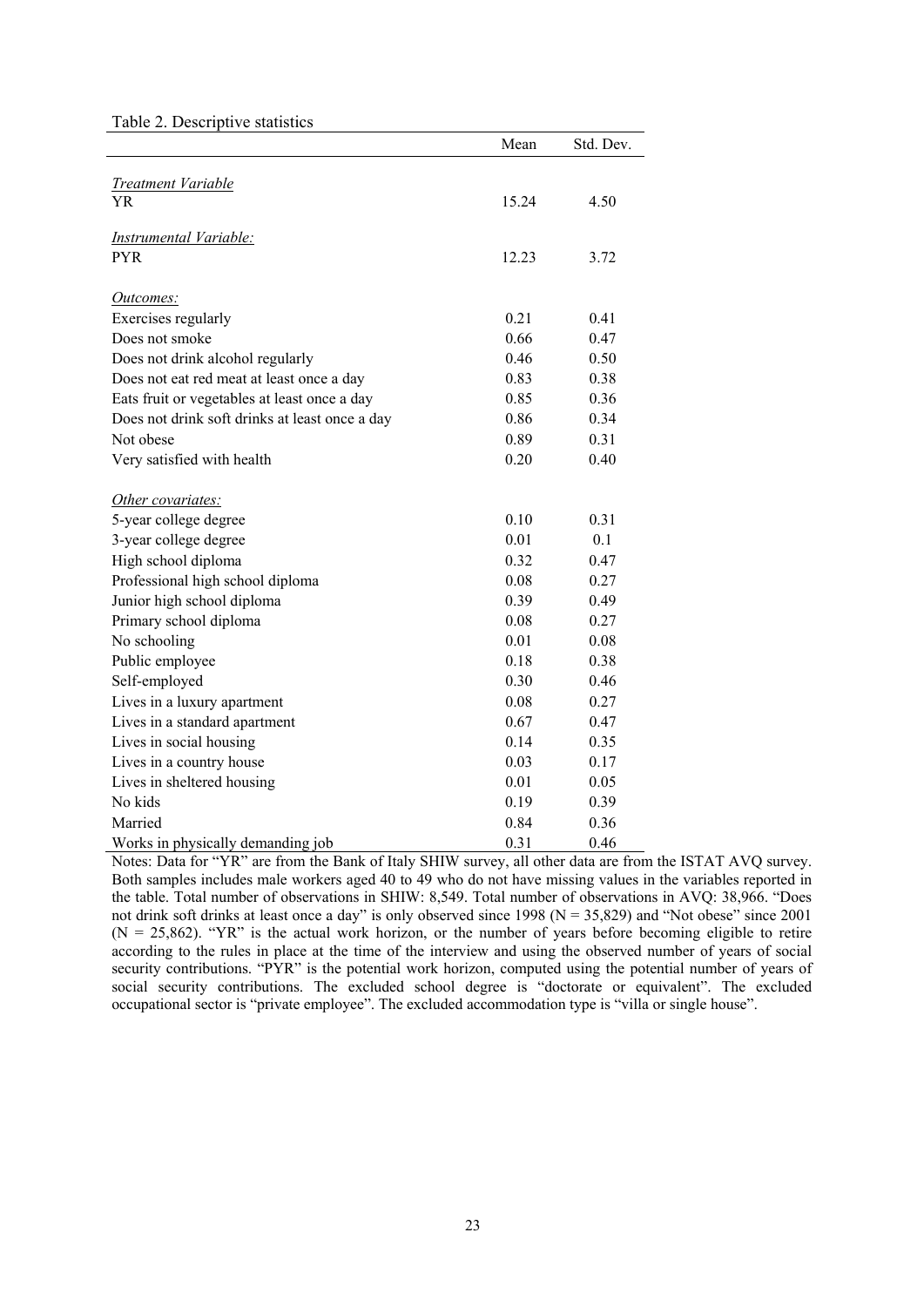|                                                              | (1)       | (2)            | (3)       | (4)      | (5)                                                                                                                     | (6)      | (7)       | (8)         |
|--------------------------------------------------------------|-----------|----------------|-----------|----------|-------------------------------------------------------------------------------------------------------------------------|----------|-----------|-------------|
|                                                              |           |                |           | No red   |                                                                                                                         | No soft  |           |             |
|                                                              |           |                |           | meat     | Fruit or                                                                                                                | drinks   |           |             |
|                                                              |           |                | No        | at least | vegetables                                                                                                              | at least |           | Very        |
|                                                              | Exercise  | N <sub>0</sub> | alcohol   | once a   | at least once                                                                                                           | once a   |           | satisfied   |
|                                                              | regularly | Smoking        | regularly | day      | a day                                                                                                                   | day      | Not obese | with health |
|                                                              |           |                |           |          |                                                                                                                         |          |           |             |
|                                                              |           |                |           |          | <i>Panel 1:</i> includes age by school degree dummies, sector dummies and a cubic trend in cohort                       |          |           |             |
| PYR/100                                                      | $1.23***$ | $1.21***$      | $0.94**$  | $0.57*$  | 0.31                                                                                                                    | $0.67**$ | 0.53      | $0.70**$    |
|                                                              | (0.34)    | (0.34)         | (0.40)    | (0.31)   | (0.27)                                                                                                                  | (0.30)   | (0.35)    | (0.33)      |
| % effect                                                     |           |                |           |          |                                                                                                                         |          |           |             |
| w.r.t. mean                                                  | $5.92***$ | $1.83***$      | $2.03**$  | $0.69*$  | 0.36                                                                                                                    | $0.78**$ | 0.59      | $3.47**$    |
| outcome                                                      |           |                |           |          |                                                                                                                         |          |           |             |
|                                                              |           |                |           |          |                                                                                                                         |          |           |             |
|                                                              |           |                |           |          | <b>Panel 2:</b> includes as additional covariates regional dummies, type of accommodation dummies, having kids,         |          |           |             |
| being married and working in physically demanding jobs       |           |                |           |          |                                                                                                                         |          |           |             |
| PYR/100                                                      | $1.22***$ | $1.16***$      | $0.86**$  | $0.53*$  | 0.29                                                                                                                    | $0.63**$ | 0.57      | $0.72**$    |
|                                                              | (0.33)    | (0.34)         | (0.40)    | (0.30)   | (0.27)                                                                                                                  | (0.30)   | (0.35)    | (0.32)      |
| % effect                                                     |           |                |           |          |                                                                                                                         |          |           |             |
| w.r.t. mean                                                  | 5.86***   | $1.76***$      | $1.86**$  | $0.63*$  | 0.34                                                                                                                    | $0.73**$ | 0.64      | $3.57**$    |
|                                                              |           |                |           |          |                                                                                                                         |          |           |             |
| outcome                                                      |           |                |           |          |                                                                                                                         |          |           |             |
|                                                              |           |                |           |          | Panel 3: includes as additional covariates with respect to Panel 2 the real GDP per capita, relative prices and         |          |           |             |
| regional trends in the relevant outcome for males aged 65-75 |           |                |           |          |                                                                                                                         |          |           |             |
|                                                              | $1.21***$ | $1.10***$      | $0.84**$  | $0.53*$  | 0.21                                                                                                                    | $0.63**$ | $0.68*$   |             |
| PYR/100                                                      |           |                |           |          |                                                                                                                         |          |           | $0.72**$    |
|                                                              | (0.33)    | (0.35)         | (0.40)    | (0.30)   | (0.28)                                                                                                                  | (0.30)   | (0.35)    | (0.32)      |
| % effect                                                     |           |                |           |          |                                                                                                                         |          |           |             |
| w.r.t. mean                                                  | $5.79***$ | $1.67***$      | $1.81**$  | $0.63*$  | 0.25                                                                                                                    | $0.73**$ | $0.76*$   | $3.58**$    |
| outcome                                                      |           |                |           |          |                                                                                                                         |          |           |             |
|                                                              |           |                |           |          | Panel 4: as Panel 3 but with regional trends in the relevant outcome for males aged 25-30                               |          |           |             |
|                                                              |           |                |           |          |                                                                                                                         |          |           |             |
| PYR/100                                                      | $1.23***$ | $1.10***$      | $0.83**$  | $0.53*$  | 0.23                                                                                                                    | $0.61**$ | $0.67*$   | $0.76**$    |
|                                                              |           |                |           | (0.30)   | (0.28)                                                                                                                  |          |           |             |
|                                                              | (0.33)    | (0.35)         | (0.40)    |          |                                                                                                                         | (0.30)   | (0.35)    | (0.32)      |
| % effect                                                     |           |                | $1.8**$   | $0.64*$  |                                                                                                                         |          |           |             |
| w.r.t. mean                                                  | $5.88***$ | $1.67***$      |           |          | 0.27                                                                                                                    | $0.70**$ | $0.75*$   | $3.8**$     |
| outcome                                                      |           |                |           |          |                                                                                                                         |          |           |             |
|                                                              |           |                |           |          | <i>Panel 5:</i> as Panel 4 but with regional trends in the outcome for females not in the labour force aged 40 to 49.   |          |           |             |
|                                                              |           |                |           |          |                                                                                                                         |          |           |             |
| PYR/100                                                      | $1.22***$ | $1.10***$      | $0.88**$  | $0.54*$  | 0.16                                                                                                                    | $0.61**$ | $0.67*$   | $0.74**$    |
|                                                              | (0.33)    | (0.35)         | (0.40)    | (0.30)   | (0.28)                                                                                                                  | (0.30)   | (0.35)    | (0.32)      |
| % effect                                                     |           |                |           |          |                                                                                                                         |          |           |             |
| w.r.t. mean                                                  | 5.86***   | $1.67***$      | 1.89**    | $0.64*$  | 0.18                                                                                                                    | $0.71**$ | $0.75*$   | $3.67**$    |
| outcome                                                      |           |                |           |          |                                                                                                                         |          |           |             |
|                                                              |           |                |           |          | Notes: the table reports the estimated effects of PYR/100 on the health behaviour listed at the top of each column.     |          |           |             |
|                                                              |           |                |           |          | Percentage effects are computed with respect to the mean value of the outcome in the full sample. Total number of       |          |           |             |
|                                                              |           |                |           |          | observations: 38,966; for "No soft drinks at least once a day": 35,829; for "Not Obese": 25,862. In Panel C, we include |          |           |             |
|                                                              |           |                |           |          |                                                                                                                         |          |           |             |

|                     | Table 3. The effect of potential years to retirement ( $PYR$ ) on healthy behaviours – OLS estimation – linear |  |  |  |  |
|---------------------|----------------------------------------------------------------------------------------------------------------|--|--|--|--|
| probability models. |                                                                                                                |  |  |  |  |

the relative price of recreational activities in the equation for exercising, tobacco in the equation for smoking, alcohol in the equation for alcohol, meat in the equation for red meat, fruit and vegetables in the equation for fruit and vegetables, soft drinks in the equation for soft drink, and overall food and recreational activities in the equation for obesity. All price data come from the Italian National Statistical Office. Standard errors clustered by cohort, school leaving age and sector in parentheses. \*\*\*: significant at the 1% level; \*\*: significant at the 5% level; \*: significant at the 10% level.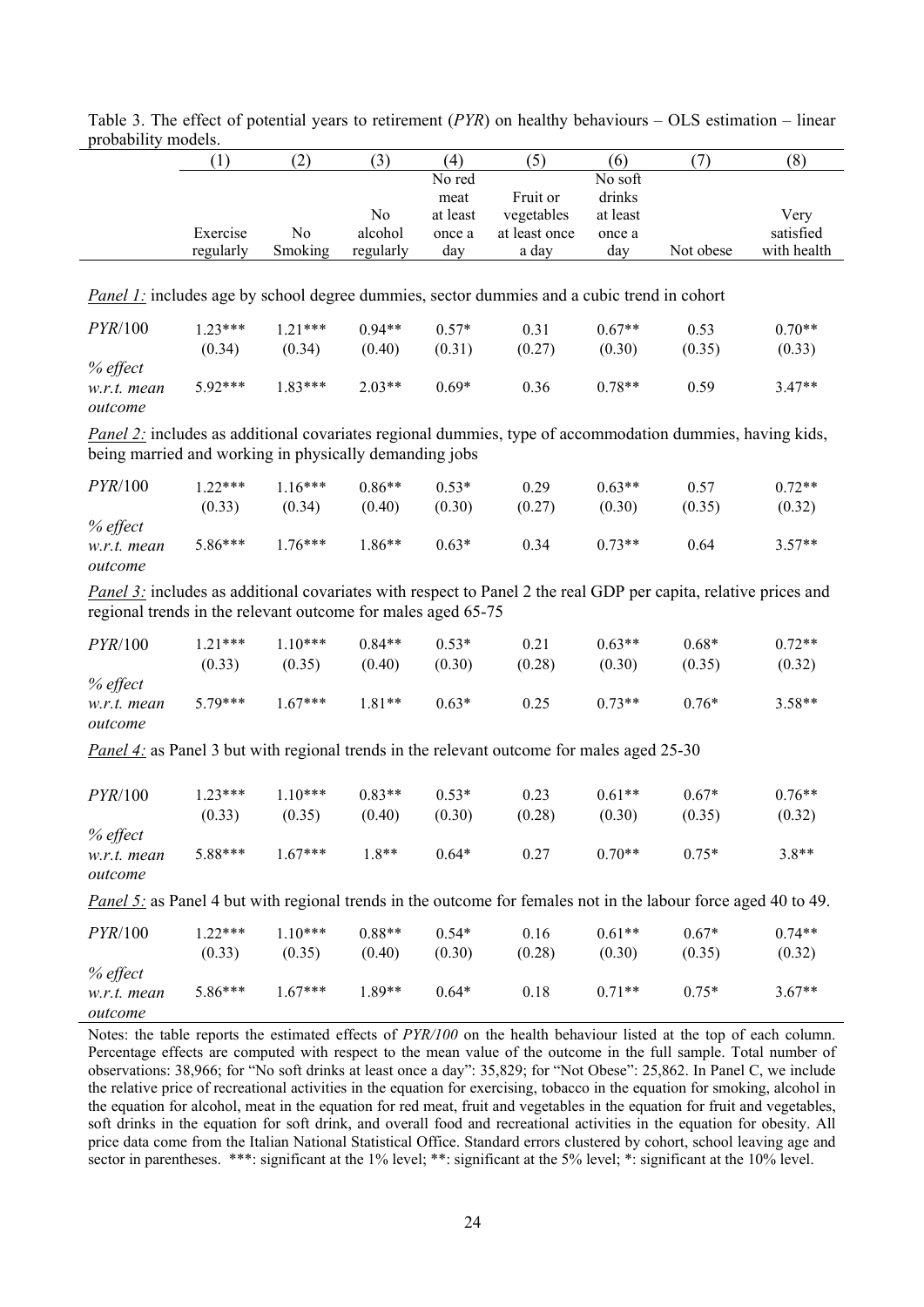|                                                            | (1)       | (2)            | (3)                       | (4)                                  | (5)                                       | (6)                                     | (7)     | (8)                       |
|------------------------------------------------------------|-----------|----------------|---------------------------|--------------------------------------|-------------------------------------------|-----------------------------------------|---------|---------------------------|
|                                                            | Exercise  | N <sub>0</sub> | N <sub>0</sub><br>alcohol | No red<br>meat<br>at least<br>once a | Fruit or<br>vegetables at<br>least once a | No soft<br>drinks at<br>least<br>once a | Not     | Very<br>satisfied<br>with |
|                                                            | regularly | Smoking        | regularly                 | day                                  | day                                       | day                                     | obese   | health                    |
| Panel 1. By sector of activity<br>Public sector            | 0.71      | 1.77           | 0.97                      | $-0.11$                              | $-0.03$                                   | $-0.05$                                 | 0.40    | $-4.24$                   |
| Private sector<br>(including self-<br>employed)            | $5.61***$ | $1.73***$      | $2.13**$                  | $0.69*$                              | 0.47                                      | $0.76**$                                | 0.67    | $3.84**$                  |
| Panel 2. By education<br>Low education                     | 0.19      | 0.13           | 1.11                      | 0.22                                 | 0.20                                      | 0.48                                    | 0.23    | $-0.27$                   |
| High education                                             | 2.37      | $2.15**$       | $4.06**$                  | 0.89                                 | $-0.07$                                   | 0.05                                    | 1.75    | $5.46*$                   |
| Panel 3. By type of job<br>Job not physically<br>demanding | $6.34***$ | $1.25**$       | 1.50                      | 0.38                                 | 0.27                                      | $0.72*$                                 | $0.07*$ | 1.29                      |
| Job physically<br>demanding                                | 0.47      | $2.20**$       | $2.36*$                   | 0.85                                 | 0.63                                      | 0.60                                    | $-0.49$ | $6.12**$                  |

Table 4. Effects of potential years to retirement (*PYR*) on healthy behaviours – OLS estimation – linear probability models. By different groups. % effects with respect to mean outcomes.

Notes: see Table 3.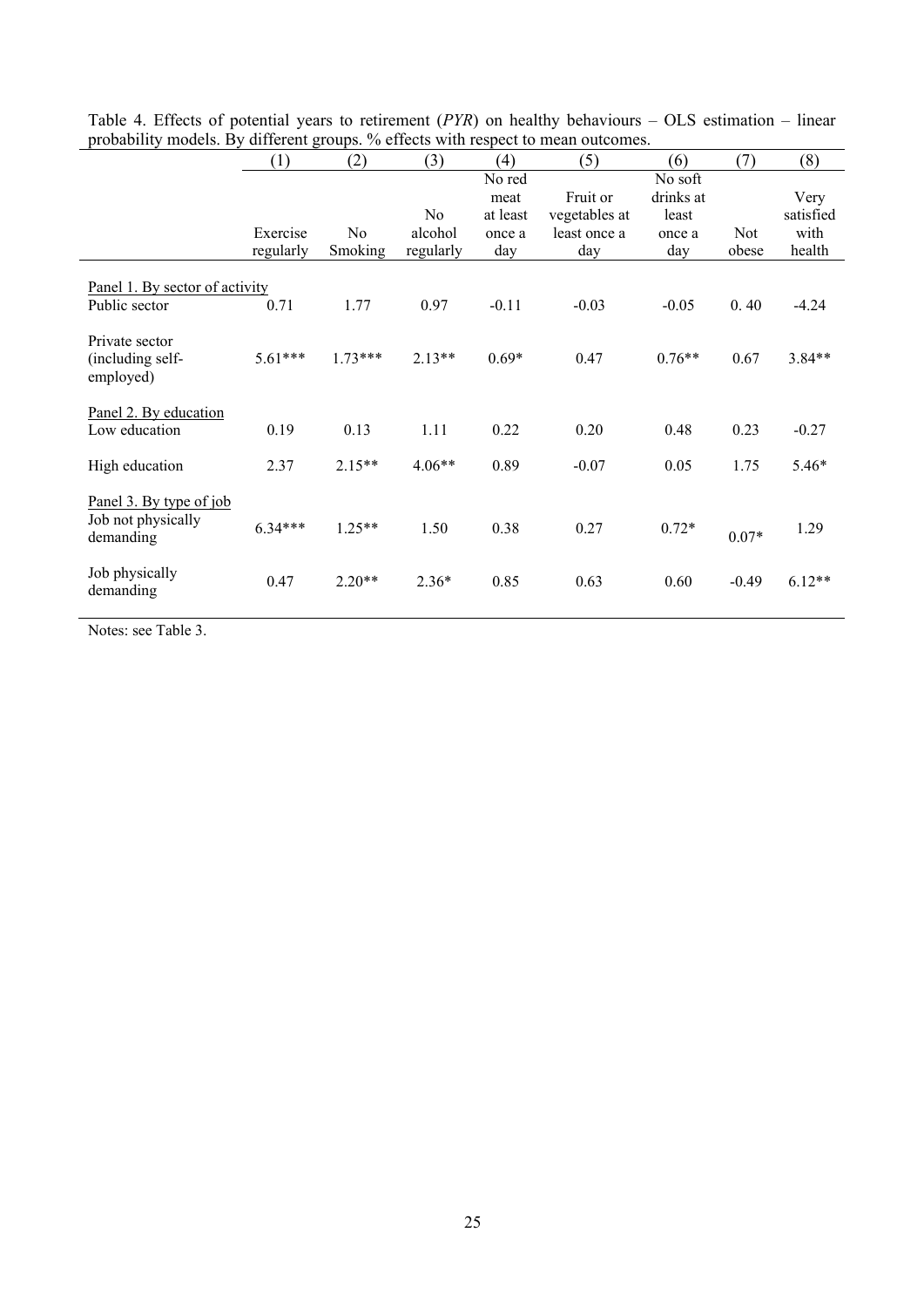|                         | (1)        | (2)      | (3)            | (4)      | (5)        | (6)        | (7)       | (8)       |
|-------------------------|------------|----------|----------------|----------|------------|------------|-----------|-----------|
|                         |            |          |                | No red   | Fruit or   |            |           |           |
|                         |            |          |                | meat     | vegetables | No soft    |           | Very      |
|                         |            |          | N <sub>0</sub> | At least | at least   | drinks at  |           | satisfied |
|                         | Exercise   | No       | alcohol        | once a   | once a     | least once |           | with      |
|                         | regularly  | Smoking  | regularly      | day      | day        | a day      | Not obese | health    |
|                         |            |          |                |          |            |            |           |           |
| YR/100                  | $3.28***$  | $3.22**$ | $2.5*$         | 1.51     | 0.81       | $1.79*$    | 1.4       | 1.85*     |
|                         | (1.25)     | (1.27)   | (1.29)         | (0.94)   | (0.85)     | (1.03)     | (1.13)    | (1.12)    |
| % effect<br>w.r.t. mean |            |          |                |          |            |            |           |           |
| outcome                 | $15.74***$ | 4.88**   | $5.4*$         | 1.82     | 0.96       | $2.07*$    | 1.57      | $9.23*$   |
| First-stage             |            |          |                |          |            |            |           |           |
| <i>PYR/100</i>          | $0.38***$  |          |                |          |            |            |           |           |
|                         | (0.07)     |          |                |          |            |            |           |           |
| First-stage             |            |          |                |          |            |            |           |           |
| F statistic             | 28.06      |          |                |          |            |            |           |           |

Table 5. The effect of *YR* on healthy behaviours – Two-sample IV estimation – linear specification

Notes: the table reports the estimated effects of years to retirement *YR* on the health behaviours listed at the top of each column. Percentage effects are computed with respect to the mean of the outcome in the full sample. All regressions control for age by school degree dummies, sector dummies and a cubic trend in cohort, as in Table 3 – Panel A. The first stage is estimated in the SHIW sample for the years 1998-2010. Total number of observations in SHIW: 8,549. Bootstrapped standard errors clustered by cohort, school leaving age and sector in parentheses (1,000 bootstrap replications). \*\*\*: significant at the 1% level; \*\*: significant at the 5% level; \*: significant at the 10% level.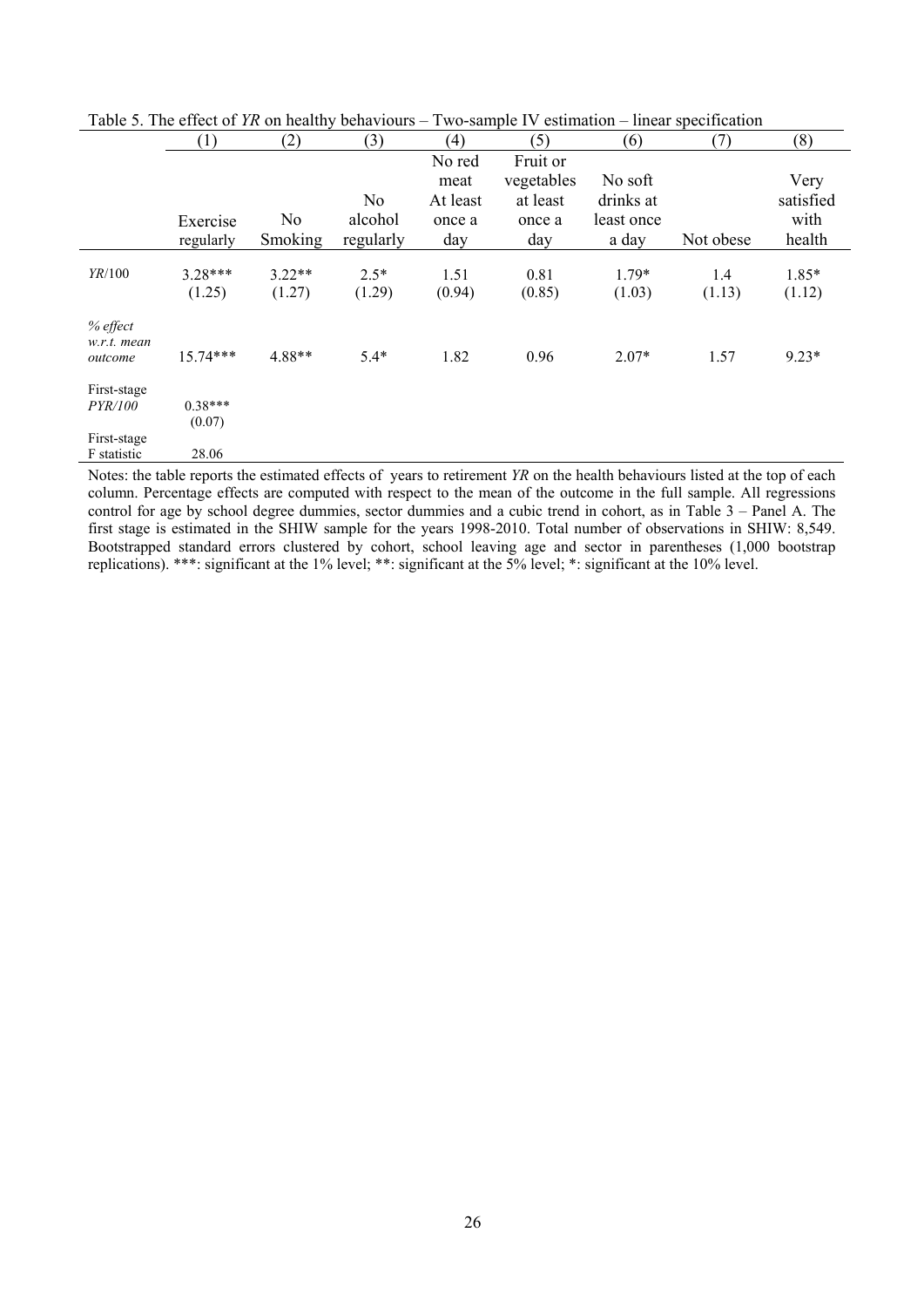#### **Appendix**

#### 1. An illustrative model

Following Galama et al., 2013, we consider an individual in his forties who intends to spend his residual lifetime partly at work and partly in retirement. In each period before retirement, his utility is given by

$$
U_{wt} = U_w(C_t, H_t) \tag{A.1}
$$

where *C* is consumption and *H* is the health stock in period *t*.

Let  $B_t$  be a strictly positive measure of health investment (or healthy behaviour) and  $p_t$  its unit cost.<sup>20</sup> For instance, this investment can be an healthy diet or physical exercise. The relationship between health and health investment is given by the following law of motion

$$
\frac{\partial H_t}{\partial t} = \mu B_t - \sigma H_t \tag{A.2}
$$

By increasing  $B_t$ , the individual can compensate the natural decay of health. Using (A.2) we can write health at time  $t$  as a function of initial health and of the entire history  $0 \le t' < t$  of health investment B<sub>t</sub>

$$
H_{t} = H_{0}e^{-\sigma t} + \int_{0}^{t} \mu B_{x}e^{-\sigma(t-x)}dx
$$
\n(A.3)

In the optimization problem, we optimize with respect to the entire prior history of health investment  $B_{t'}$  (Galama et al., 2008, p.5).

After retirement, individual utility is given by

$$
U_{rt} = \gamma U_r(C_t, H_t) \tag{A.4}
$$

where *γ>1* indicates that "…a dollar with leisure – while retired – is better than a dollar that is only had together with work…" (Stock and Wise, 1990, p.213). Denoting assets with  $A_t$ , the intertemporal budget constraint is given by

$$
\frac{\partial A_t}{\partial t} = \delta A_t + Y(H_t) - C_t - p_t B_t \tag{A.5}
$$

 $20$  We broadly interpret the unit cost as including both monetary and non-monetary costs. We assume that there are no corner solutions in the optimal choice of health investments. See Galama et al., 2013, for a discussion.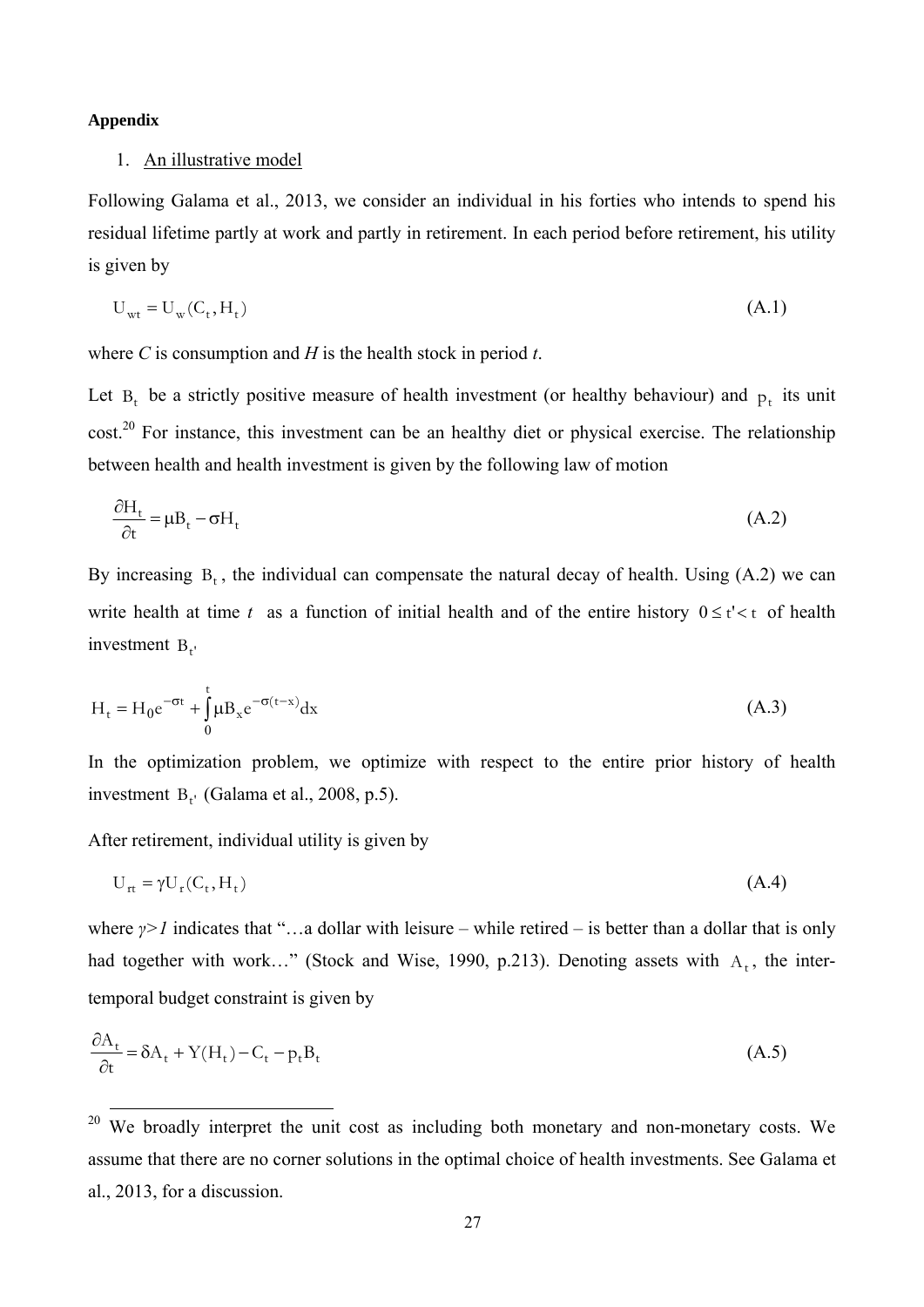where income Y is equal to yearly earnings  $W(H_t)$  before retirement and to Γ (pension benefits) after retirement.  $W(H_t)$  is an increasing and concave function of *H*, the health stock. Better health affects earnings both by raising productivity and by increasing the probability of being gainfully employed, but – as in Galama et al.,  $2013$  – in the model we do not distinguish further between these two channels.

Changes in minimum retirement age  $R_{min}$  affect individual choice only if  $R_{min}$  is binding, that is, if optimal retirement age is lower than or equal to  $R_{\text{min}}$ . We shall focus on this case. The individual chooses consumption and healthy behaviours to maximize the following inter-temporal utility

$$
\operatorname{Max} \int_{s}^{R_{\min}} \left[ U_{\text{wt}}(C_{t}, H_{t}) \right] e^{-rt} dt + \int_{R_{\min}}^{T} \left[ \gamma U_{\text{rt}}(C_{t}, H_{t}) \right] e^{-rt} dt \tag{A.6}
$$

subject to (A.3) and (A.5), where T denotes total lifetime, that we assume to be independent of health, as in Galama et al., 2013, *s* is initial age and *r* is the interest rate. Following Galama et al., 2008, this is equivalent to maximizing

$$
\operatorname{Max} \int_{s}^{R_{\min}} [U_{wt}(C_{t}, H_{t})] e^{-rt} dt + \int_{R_{\min}}^{T} [\gamma U_{rt}(C_{t}, H_{t})] e^{-rt} dt + \lambda_{0} \int_{s}^{T} [\delta A_{t} + Y(H_{t}) - C_{t} - p_{t} B_{t}] e^{-\delta t} dt \quad (A.7)
$$

where  $\lambda_t = \lambda_0 e^{-\delta t}$  is the co-state variable associated to (A.5). The first order necessary condition for optimal  $B_t$  when  $t' \le R_{min}$  is

$$
\int_{t'}^{R_{\text{min}}}[\frac{\partial U_{\text{wt}}}{\partial H_{t}}\frac{\partial H_{t}}{\partial B_{t'}}]e^{-rt}dt+\int_{R_{\text{min}}}^{T}[\gamma\frac{\partial U_{\text{rt}}}{\partial H_{t}}\frac{\partial H_{t}}{\partial B_{t'}}]e^{-rt}dt-\lambda_{0}\int_{t'}^{T}[p_{t}-\frac{\partial Y(H_{t})}{\partial H_{t}}\frac{\partial H_{t}}{\partial B_{t'}}]e^{-\delta t}dt=\phi(B_{t'},Z,p_{t})=0\quad \ (A.8)
$$

For consumption, the first order condition is

$$
\frac{\partial U_{wt'}}{\partial C_{t'}} - \lambda_0 e^{(r-\delta)t'} = 0 = \chi(B_{t'}, C_{t'})
$$
\n(A.9)

At the optimum, health investment when  $t' \leq R_{\min}$  equalizes the marginal benefits during both active working life  $\int_{1}^{R_{min}} \left[ \frac{\partial U_{wt}}{\partial x} \frac{\partial I_{tt}}{\partial y} \right] e^{-rt} dt$ B H H  $\int \frac{\partial U_{\text{wt}}}{\partial r} \frac{\partial H_t}{\partial r}$   $\big| e^{-rt}$ t' t t  $R_{min}$   $\frac{\partial U_{wt}}{\partial U}$ t'  $_{min}$ <sub>C</sub> $^{C}$ U<sub>wt</sub> $^{C}$ H<sub>t 10</sub>- $\hat{o}$  $\widehat{o}$  $\int_{t'}^{R_{min}} \left[\frac{\partial U_{\text{wt}}}{\partial H_t} \frac{\partial H_t}{\partial B_{t'}}\right] e^{-rt} dt$  and after retirement  $\int_{R_{min}}^{T} \left[\gamma \frac{\partial U_{\text{rt}}}{\partial H_t} \frac{\partial H_t}{\partial B_{t'}}\right] e^{-rt} dt$ H H  $[\gamma \frac{\partial U_{\text{rt}}}{\partial x} \frac{\partial H_t}{\partial x}]e^{-rt}$ t' t t  $T_{\text{IV}}\frac{\partial U_{\text{rt}}}{\partial t}$  $R_{\text{min}}$ ÷,  $\hat{c}$  $\hat{o}$  $\hat{o}$  $\int_{R}^{T} [\gamma \frac{\partial U_{rt}}{\partial H} \frac{\partial H_{t}}{\partial R}]e^{-rt}dt$  and the net marginal costs  $\lambda_0 \int_{t_1} p_t - \frac{\partial Y(H_t)}{\partial H_t} \frac{\partial H_t}{\partial B_{t_1}} e^{-\delta t}$  $\partial$  $\partial$  $\lambda_0 \int_{\rho_t}^{\tau}$ t' t t' t t  $_{t}$  -  $\frac{\partial \Gamma(H_{t})}{\partial H_{t}} \frac{\partial H_{t}}{\partial B_{t}}$  ]e<sup>-8t</sup> dt H H  $\int_0^1 [p_t - \frac{\partial Y(H_t)}{\partial H_t} \frac{\partial H_t}{\partial p}] e^{-\delta t} dt$ .

Since the contribution of health to wages ends with retirement, we can re-write (A.8) as follows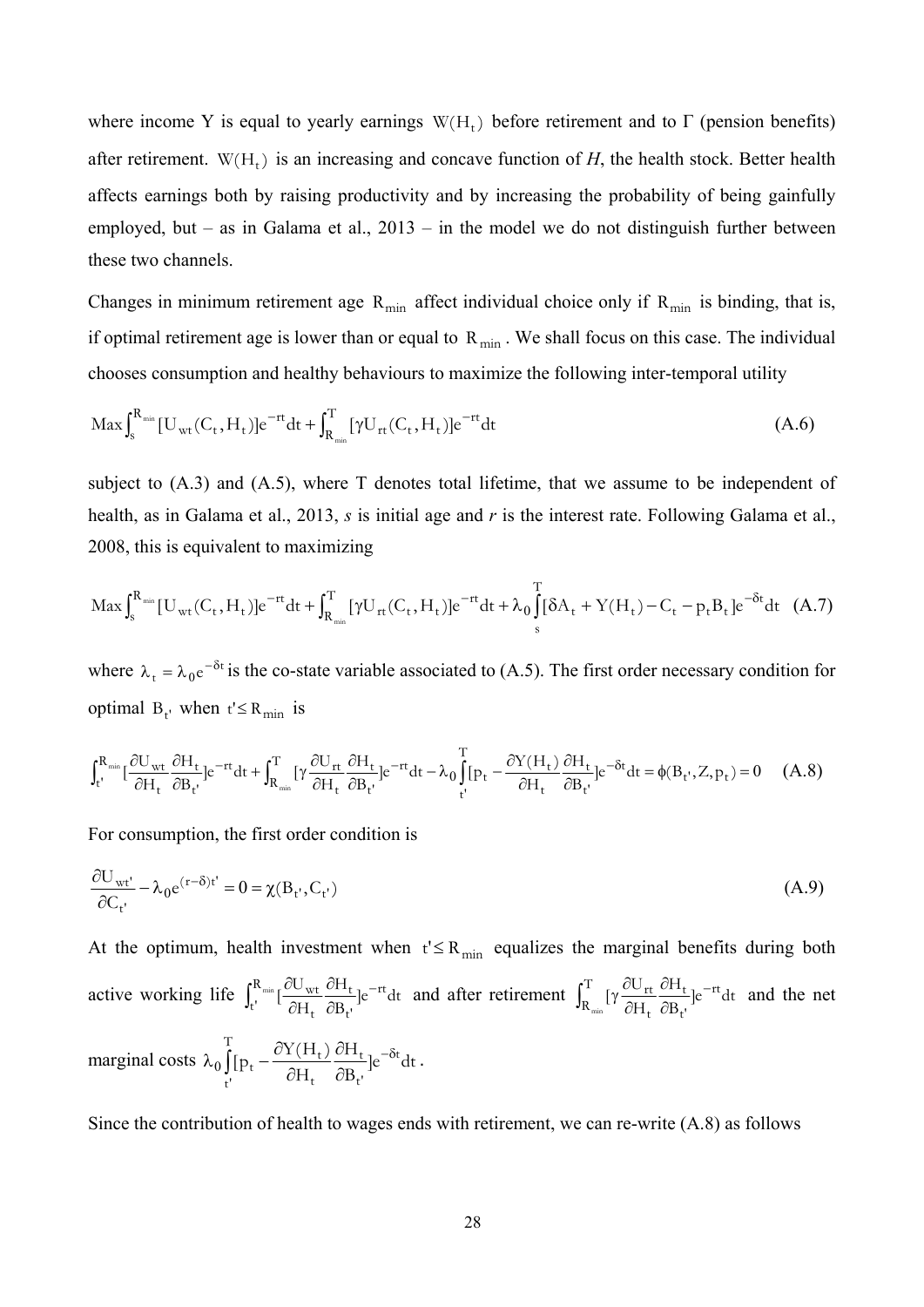$$
\begin{aligned} &\int_{t'}^{R_{\min}}[\frac{\partial U_{\mathrm{wt}}}{\partial H_{t}}\frac{\partial H_{t}}{\partial B_{t'}}]e^{-rt}dt+\lambda_{0}\int_{t'}^{R_{\min}}\frac{\partial Y(H_{t})}{\partial H_{t}}\frac{\partial H_{t}}{\partial B_{t'}}]e^{-\delta t}dt\\ &+\int_{R_{\min}}^{T}[\gamma\frac{\partial U_{\mathrm{rt}}}{\partial H_{t}}\frac{\partial H_{t}}{\partial B_{t'}}]e^{-rt}dt-\lambda_{0}\int_{t'}^{T}p_{t}e^{-\delta t}dt=\phi(B_{t'},C_{t'},R_{\min},p_{t})=0 \end{aligned}
$$

Totally differentiating (A.8) and (A.9) with respect to  $R_{min}$ ,  $B_t$  and  $C_t$ , we obtain

$$
\phi_1 dB_{t'} + \phi_2 dC_{t'} + \phi_3 dR_{\min} = 0
$$
  
\n
$$
\chi_1 dB_{t'} + \chi_2 dC_{t'} = 0
$$
  
\nwhere  $\phi_i = \frac{\partial \phi}{\partial Z}$  and Z includes  $R_{\min}$ ,  $B_{t'}$  and  $C_{t'}$ .

By Cramer's rule, we get that

$$
\frac{\partial B_{t'}}{\partial R_{\min}} = \frac{-\chi_2 \phi_3}{\Delta}
$$

where  $\Delta = \phi_1 \chi_2 - \phi_2 \chi_1 > 0$  because of the second order conditions. Since  $\chi_2$  is negative, the sign of min t' R B  $\frac{\partial B_{t'}}{\partial R_{min}}$  depends on the sign of  $\phi_3$  and is positive if

$$
\varphi_3=\frac{\partial U_{\rm wR_{\rm min}}}{\partial H_{R_{\rm min}}}+\lambda_0\frac{\partial Y(H_{R_{\rm min}})}{\partial H_{R_{\rm min}}}e^{(r-\delta)R}-\gamma\frac{\partial U_{rR_{\rm min}}}{\partial H_{R_{\rm min}}}>0
$$

In words, postponing minimum retirement age increases optimal healthy behaviours before retirement if the benefits of a longer working life induced by better health are higher than costs in terms of leisure due to a shorter retirement period.

For the individuals who are not bound by minimum retirement age, optimal age R can be determined by inserting the optimal values of  $C_t$ ,  $H_t$  and  $B_t$  into the indirect utility function  $V(R)$ and differentiating this function with respect to R. Galama et al., 2013, solve numerically for optimal retirement age R.

When  $\frac{OD_{t}}{2} > 0$  $\hat{o}$  $\partial$ min t' R  $B_{t'} > 0$ , the individual increases her healthy behaviours before retirement, and by so doing increases her health stock. After retirement, when  $t' > R_{min}$ , he maximizes  $\int_{t}^{T} [\gamma U_{rt}(C_{t}, H_{t})] e^{-rt} dt + \lambda_{0} \int_{0}^{T} [\delta A_{t} + \Gamma_{t} - C_{t} - p_{t} B_{t}] e^{-\delta t}$ s  $\text{Max} \int_{t'}^{T} [\gamma U_{rt}(C_t, H_t)] e^{-rt} dt + \lambda_0 \int [\delta A_t + \Gamma_t - C_t - p_t B_t] e^{-\delta t} dt$  (A.9)

The first order necessary condition for optimal  $B_{t'}$  is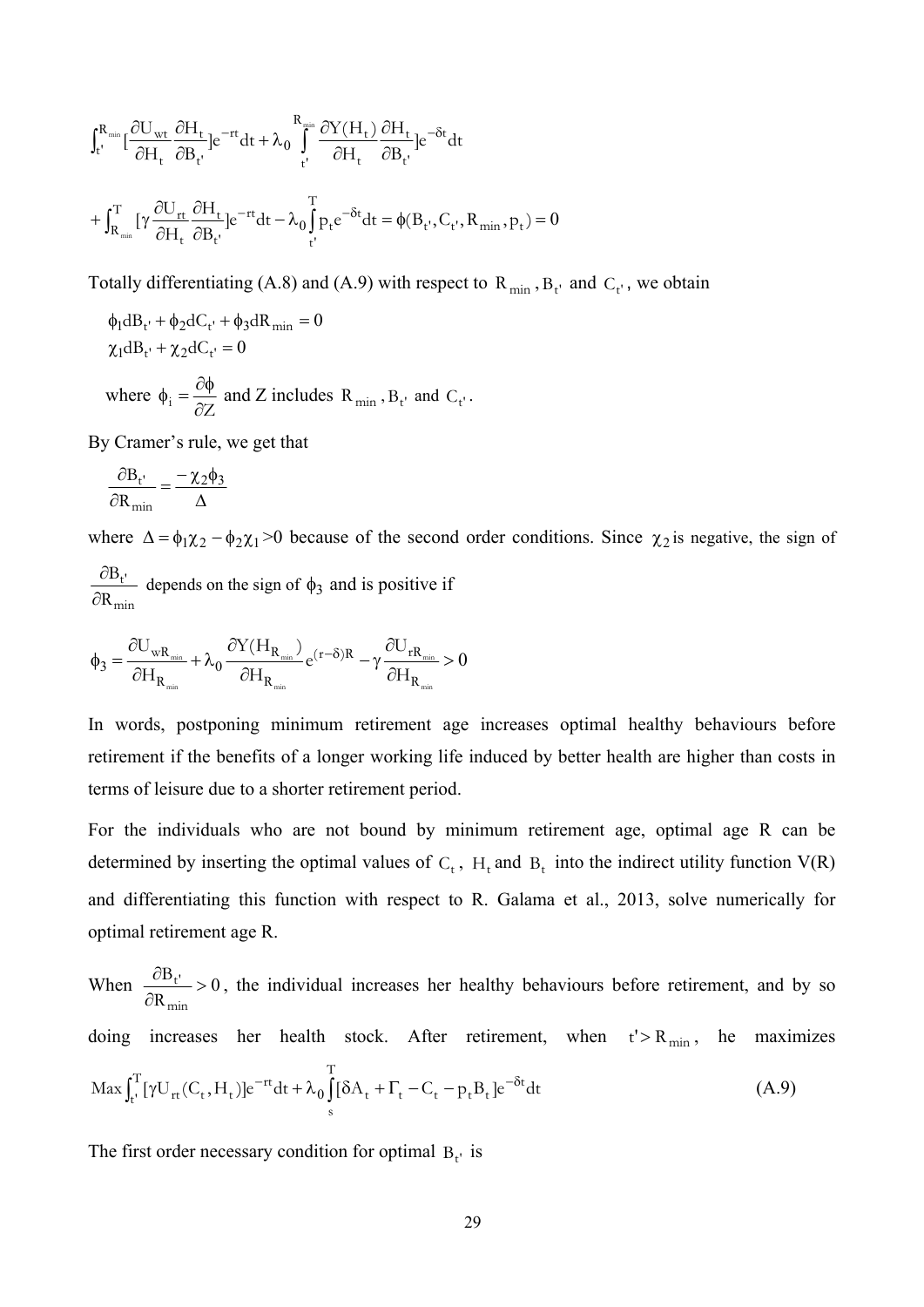$$
\int_{t}^{T} \left[ \gamma \frac{\partial U_{rt}}{\partial H_{t}} \frac{\partial H_{t}}{\partial B_{t'}} \right] e^{-rt} dt - \lambda_{0} \int_{t'}^{T} p_{t} e^{-\delta t} dt = 0
$$
\n(A.10)

Since the marginal utility of health is decreasing in the health stock, and the health stock at retirement is higher because of the postponed minimum retirement age, both the marginal benefits of additional health investments and the investments themselves are likely to fall just after retirement when  $R_{min}$  increases.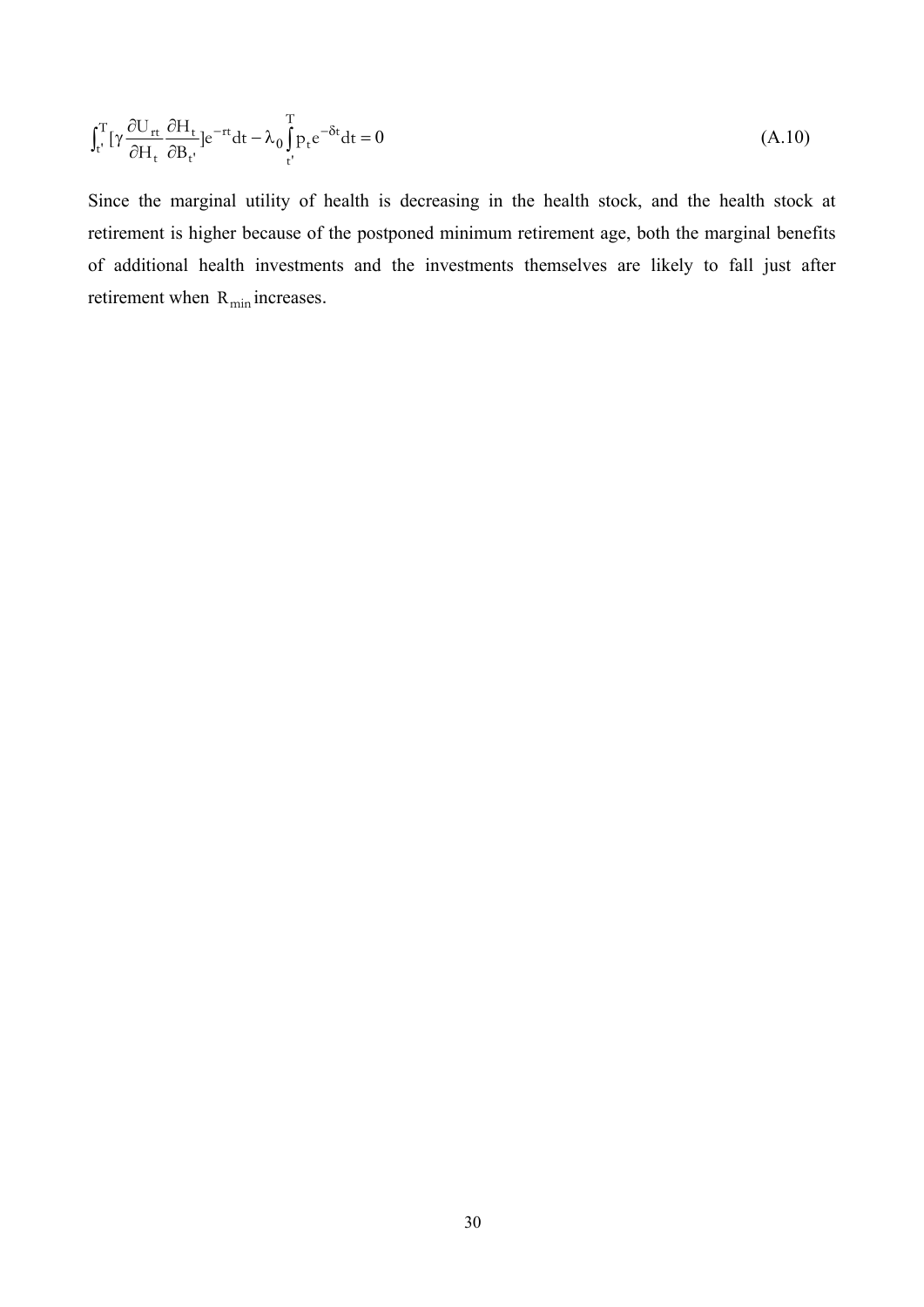## 2. Tables

| Sector:             | Private | Public                    | Self-employed |
|---------------------|---------|---------------------------|---------------|
| Retirement<br>year: |         | Age & YContr Age & YContr | Age & YContr  |
| 1997                | $63+18$ | $65+18$                   | $63+18$       |
| 1998                | $64+18$ | $65+18$                   | $64+18$       |
| 1999                | $64+19$ | $65+19$                   | $64+19$       |
| 2000                | $65+19$ | $65+19$                   | $65+19$       |
| 2001 onwards        | $65+20$ | $65+20$                   | $65+20$       |

Table A1. Old-age pension eligibility during the sample period (1997-2011)

Note: Y Contr: years of paid contributions.

Table A2. Old-age pension eligibility according to the different reforms in place during the sample period (1997-2011)

| a. "Dini" reform. Survey years of application: 1997 |  |
|-----------------------------------------------------|--|
|-----------------------------------------------------|--|

|                     | Sector: | Private      |             | Public       |             | Self-employed |             |  |
|---------------------|---------|--------------|-------------|--------------|-------------|---------------|-------------|--|
| Retirement<br>year: |         | Age & YContr | Only YContr | Age & YContr | Only YContr | Age & YContr  | Only YContr |  |
| 1997                |         | 52&35        | 36          | $52 + 35$    | 36          | $56 + 35$     | 40          |  |
| 1998                |         | 53&35        | 36          | 53&35        | 36          | 57&35         | 40          |  |
| 1999                |         | 53&35        | 37          | 53&35        | 37          | 57&35         | 40          |  |
| 2000                |         | 54&35        | 37          | 54&35        | 37          | 57&35         | 40          |  |
| 2001                |         | 54&35        | 37          | 54&35        | 37          | 57&35         | 40          |  |
| 2002                |         | 55&35        | 37          | 55&35        | 37          | 57&35         | 40          |  |
| 2003                |         | 55&35        | 37          | 55&35        | 37          | 57&35         | 40          |  |
| 2004                |         | 56&35        | 38          | 56&35        | 38          | 57&35         | 40          |  |
| 2005                |         | 56&35        | 38          | 56&35        | 38          | 57&35         | 40          |  |
| 2006                |         | 57&35        | 39          | 57&35        | 39          | 57&35         | 40          |  |
| 2007                |         | 57&35        | 39          | 57&35        | 39          | 57&35         | 40          |  |
| 2008 onwards        |         | 57&35        | 40          | 57&35        | 40          | 57&35         | 40          |  |

b. "Prodi" reform. Years of application: 1998-2004

| Sector:             | Private      |             | Public       |             | Self-employed |             |
|---------------------|--------------|-------------|--------------|-------------|---------------|-------------|
| Retirement<br>year: | Age & YContr | Only YContr | Age & YContr | Only YContr | Age & YContr  | Only YContr |
| 1998                | 54&35        | 36          | 53&35        | 36          | 57&35         | 40          |
| 1999                | 55&35        | 37          | 53&35        | 37          | 57&35         | 40          |
| 2000                | 55&35        | 37          | 54&35        | 37          | 57&35         | 40          |
| 2001                | 56&35        | 37          | 55&35        | 37          | 58&35         | 40          |
| 2002                | 57&35        | 37          | 55&35        | 37          | 58&35         | 40          |
| 2003                | 57&35        | 37          | 56&35        | 37          | 58&35         | 40          |
| 2004                | 57&35        | 38          | 57&35        | 38          | 58&35         | 40          |
| 2005                | 57&35        | 38          | 57&35        | 38          | 58&35         | 40          |
| 2006                | 57&35        | 39          | 57&35        | 39          | 58&35         | 40          |
| 2007                | 57&35        | 39          | 57&35        | 39          | 58&35         | 40          |
| 2008 onwards        | 57&35        | 40          | 57&35        | 40          | 58&35         | 40          |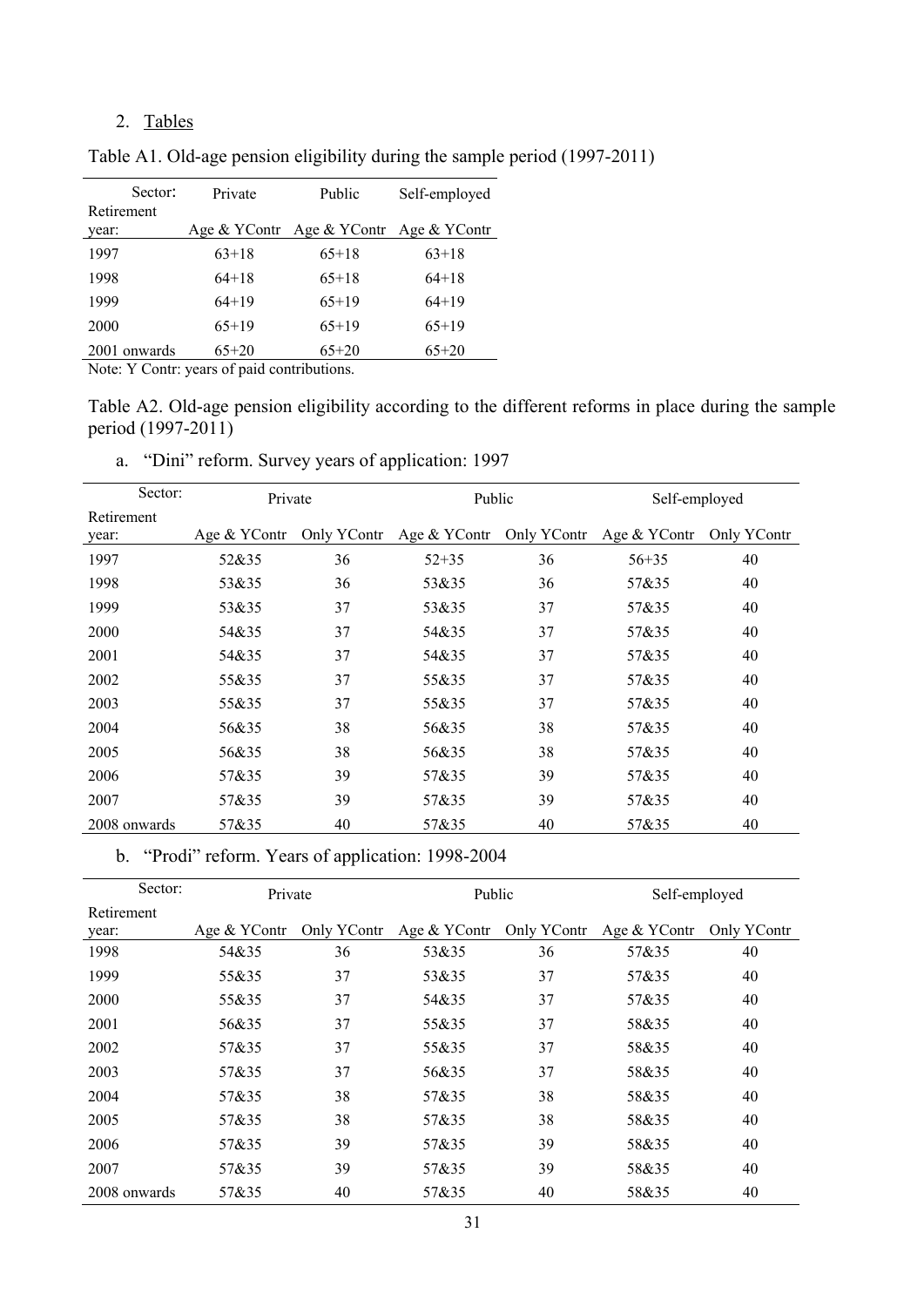| Sector:      | Private      |             | Public                   |    | Self-employed |             |
|--------------|--------------|-------------|--------------------------|----|---------------|-------------|
| Retirement   |              |             |                          |    |               |             |
| year:        | Age & YContr | Only YContr | Age & YContr Only YContr |    | Age & YContr  | Only YContr |
| 2005         | 57&35        | 38          | 57&35                    | 38 | 58&35         | 40          |
| 2006         | 57&35        | 39          | 57&35                    | 39 | 58&35         | 40          |
| 2007         | 57&35        | 39          | 57&35                    | 39 | 58&35         | 40          |
| 2008         | 60&35        | 40          | 60&35                    | 40 | 61&35         | 40          |
| 2009         | 60&35        | 40          | 60&35                    | 40 | 61&35         | 40          |
| 2010 onwards | 61&35        | 40          | 61&35                    | 40 | 62&35         | 40          |

## c. "Maroni" reform. Years of application: 2005-2007

d. "Prodi bis" reform. Years of application: 2005-2007

| Sector:             | Private                         |             | <b>Public</b>                   |             | Self-employed                   |             |
|---------------------|---------------------------------|-------------|---------------------------------|-------------|---------------------------------|-------------|
| Retirement<br>year: | Age & YContr &<br>(Age+ YContr) | Only YContr | Age & YContr &<br>(Age+ YContr) | Only YContr | Age & YContr &<br>(Age+ YContr) | Only YContr |
| 2008                | 58&35                           | 40          | 58&35                           | 40          | $59 + 35$                       | 40          |
| 2009                | 59&35&95                        | 40          | 59&35&95                        | 40          | $60+35, 96$                     | 40          |
| 2010                | 59&35&95                        | 40          | 59&35&95                        | 40          | $60+35, 96$                     | 40          |
| 2011                | 60&35&96                        | 40          | 60&35&96                        | 40          | $61+35, 97$                     | 40          |
| 2012                | 60&35&96                        | 40          | 60&35&96                        | 40          | $61+35, 97$                     | 40          |
| 2013 onwards        | 61&35&97                        | 40          | 61&35&97                        | 40          | $62+35,98$                      | 40          |

Notes: see Table A1. The requirement in terms of (age+ YContr) only applies since 2009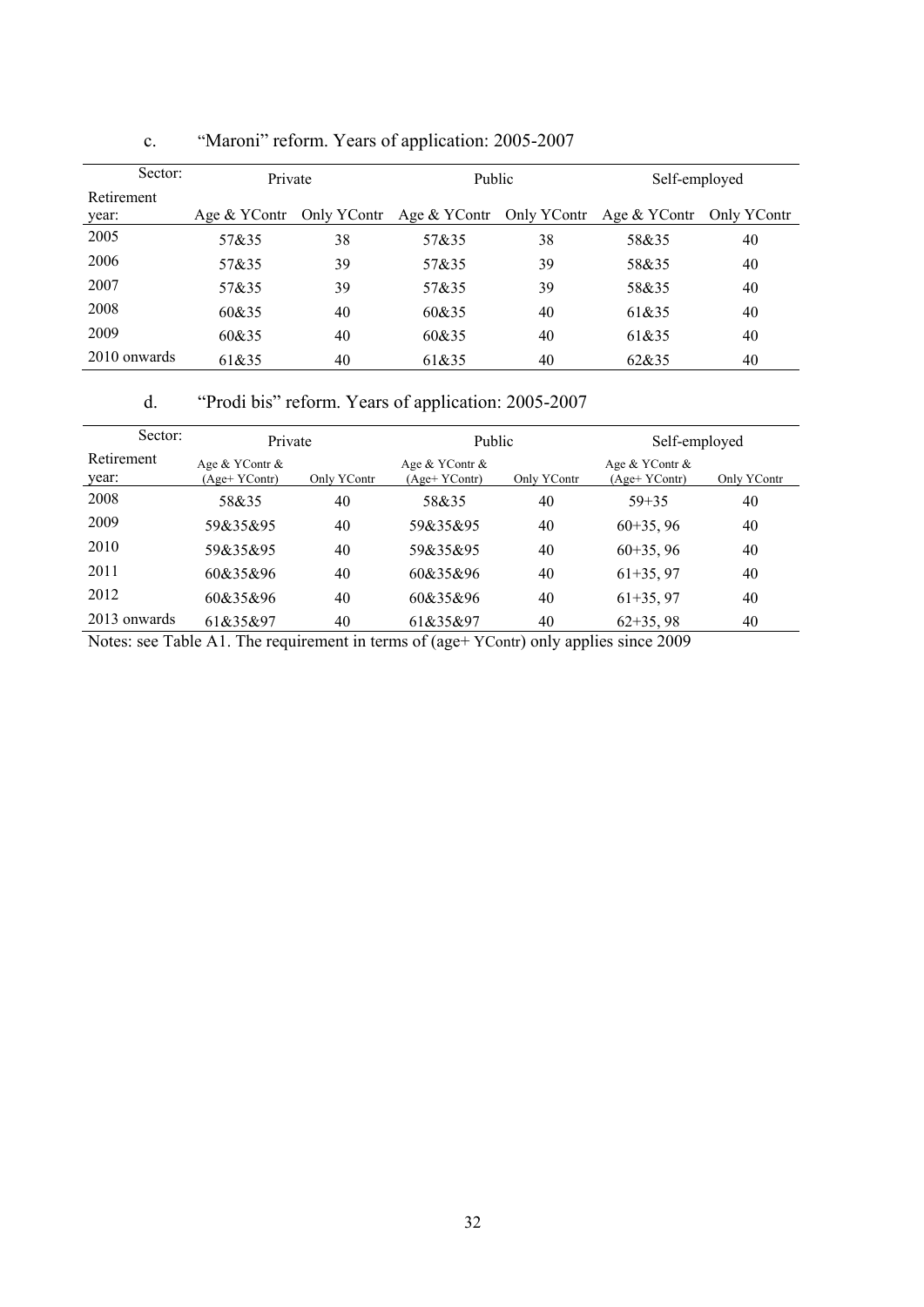|                            |                     | N <sub>0</sub>     |                         |                                 |                            |                     |                                                                                                                     |
|----------------------------|---------------------|--------------------|-------------------------|---------------------------------|----------------------------|---------------------|---------------------------------------------------------------------------------------------------------------------|
| <b>Sports</b><br>regularly | Not a<br>Smoker     | alcohol<br>daily   | No red<br>meat<br>daily | Fruit or<br>vegetables<br>daily | No soft<br>drinks<br>daily | <b>Not</b><br>obese | Very<br>satisfied<br>with<br>health                                                                                 |
| $3.78***$<br>(1.20)        | $3.82***$<br>(0.96) | $2.46**$<br>(1.05) | $2.16*$<br>(1.24)       | 0.92<br>(1.19)                  | $2.56*$<br>(1.45)          | 2.57<br>(2.14)      | $2.50**$<br>(1.16)                                                                                                  |
|                            |                     |                    |                         |                                 |                            |                     | $3.47**$                                                                                                            |
|                            | $5.04***$           | $2.08***$          | $2.06**$                | $.65*$                          | .26                        | $.64*$              | .53<br>Notes: the table reports the estimated average marginal effects of PYR on the health behaviour listed at the |

Table A3. The effect of years to retirement (PYR) on health behaviours – marginal effects from Probit estimation – linear specification

top of each column, obtained from Probit models. The controls included in the regressions reported in this table are those in Table 3 – Panel 1. Results for estimates with a richer set of controls are available from the authors upon request.

Table A4. The effect of potential years to retirement (*PYR*) on health behaviours – OLS estimation – quadratic specification

|                      | (1)           | (2)     | (3)            | (4)     | (5)       | (6)     | (7)        | (8)     |
|----------------------|---------------|---------|----------------|---------|-----------|---------|------------|---------|
|                      |               |         |                |         |           |         |            | Very    |
|                      |               |         |                |         |           |         |            | satisfi |
|                      |               |         | N <sub>o</sub> | No red  | Fruit or  | No soft |            | ed      |
|                      | <b>Sports</b> | Not a   | alcohol        | meat    | vegetable | drinks  | <b>Not</b> | with    |
|                      | regularly     | Smoker  | daily          | daily   | s daily   | daily   | obese      | health  |
|                      |               |         |                |         |           |         |            |         |
| <b>PYR/100</b>       | 0.02          | 1.57    | $2.19***$      | 0.73    | $-0.18$   | 0.21    | 0.50       | 1.23    |
|                      | (0.60)        | (0.96)  | (0.79)         | (0.72)  | (0.63)    | (0.63)  | (1.65)     | (0.86)  |
| PYR/100 <sup>2</sup> | $0.05*$       | $-0.01$ | $-0.05*$       | $-0.01$ | 0.02      | 0.02    | 0.00       | $-0.02$ |
|                      | (0.03)        | (0.03)  | (0.03)         | (0.02)  | (0.02)    | (0.02)  | (0.05)     | (0.03)  |

Notes: see Table 3. The controls included in the regressions reported in this table are those in Table 3 – Panel A. Results for estimates with a richer set of controls are available from the authors upon request.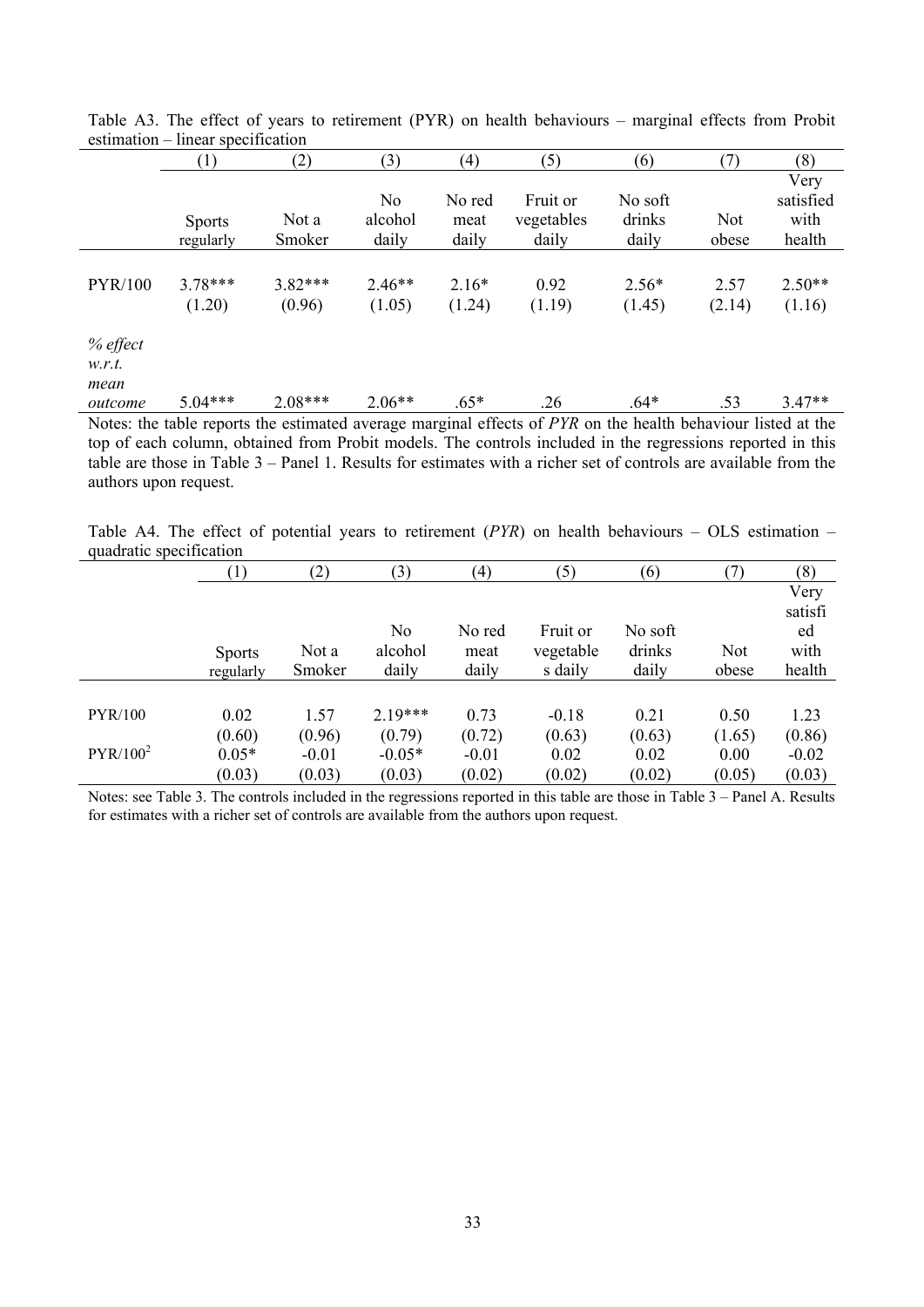#### **References**

- Adam, S., Bonsang, E., and Perelman, S., 2012. Does retirement affect cognitive functioning? *Journal of Health Economics*, 31(3), 490-501.
- Angelini, V., Brugiavini, A., and Weber, G., 2009. Ageing and unused capacity in Europe: is there an early retirement trap? *Economic Policy*, 24(59), 463-508.
- Angrist, J. D. and Krueger, A. B., 1992. The effect of age at school entry on educational attainment: An application of instrumental variables with moments from two samples. *Journal of American Statistical Association,* 87(418), 328-336
- Battistin, E., Brugiavini, A., Rettore, E., and Weber, G., 2009. The Retirement Consumption Puzzle: Evidence from a Regression Discontinuity Approach. *American Economic Review*, 99(5): 2209-26.
- Battistin, E., De Nadai, M., and Padula, M., 2014. *Roadblocks on the Road to Grandma's House: Fertility Consequences of Delayed Retirement.* IZA Discussion Paper n. 8071.
- Bertoni, M., Maggi, S. and Weber, G. 2015. Work, retirement and muscle strength loss in old age. *Mimeo*, University of Padova.
- Bertoni, M., and Brunello, G., 2014. *Pappa ante Portas: The Retired Husband Syndrome in Japan*. IZA DP n. 8350.
- Bonsang, E. and Klein, T. J., 2012. Retirement and subjective well-being*. Journal of Economic Behavior and Organization*, 83(3), 311-329.
- Börsch-Supan, A., and Jürges, H., 2009. *Early retirement, social security and well-being in Germany.* NBER Working Paper n. 12303.
- Bottazzi, R., Jappelli, T. and Padula, M., 2006. Retirement expectations, pension reforms, and their impact on private wealth accumulation. *Journal of Public Economics*, 90 (12), 2187-2212.
- Bottazzi, R., Jappelli, T. and Padula, M., 2011. The portfolio effect of pension reforms: evidence from Italy. *Journal of Pensions Economics and Finance*. 10 (1), 75-97.
- Brunello G. and Comi S., 2015, The side effect of pension reforms on the training of older workers. Evidence from Italy. *Journal of Economics of Ageing,* 113-122.
- Cawley J. and Ruhm C., 2011 *The economics of risky health behaviors*. NBER Working Paper No. w17081.
- Celidoni, M., Dal Bianco, C. and Weber, G., 2013. *Early retirement and cognitive decline. A longitudinal analysis using SHARE data.* "Marco Fanno" Working Paper n. 174, Department of Economics and Management, University of Padua
- Celidoni, M., and Rebba, V., 2015. *Healthier lifestyles after retirement in Europe? Evidence from SHARE.* "Marco Fanno" Working Paper n. 201, Department of Economics and Management, University of Padua
- Coe, N. B., and Zamarro, G., 2011. Retirement effects on health in Europe. *Journal of Health Economics*, 30(1), 77-86.
- Charles, K. K., 2004. Is retirement depressing? Labor force inactivity and psychological wellbeing later in life. *Research in Labor Economics*, 23, 269-299.
- Clark, A. E. and Fawaz, Y., 2009. Valuing jobs via retirement: European evidence. *National Institute Economic Review*, 209(1), 88-103.
- De Grip, A., Lindeboom, M., and Montizaan, R., 2012. Shattered dreams: The effects of changing the pension system late in the game. *Economic Journal*, 122 (559), 1-25.
- Eibich, P., 2015. Understanding the effect of retirement on health: Mechanisms and heterogeneity. *Journal of Health Economics*, 43, 1-12.